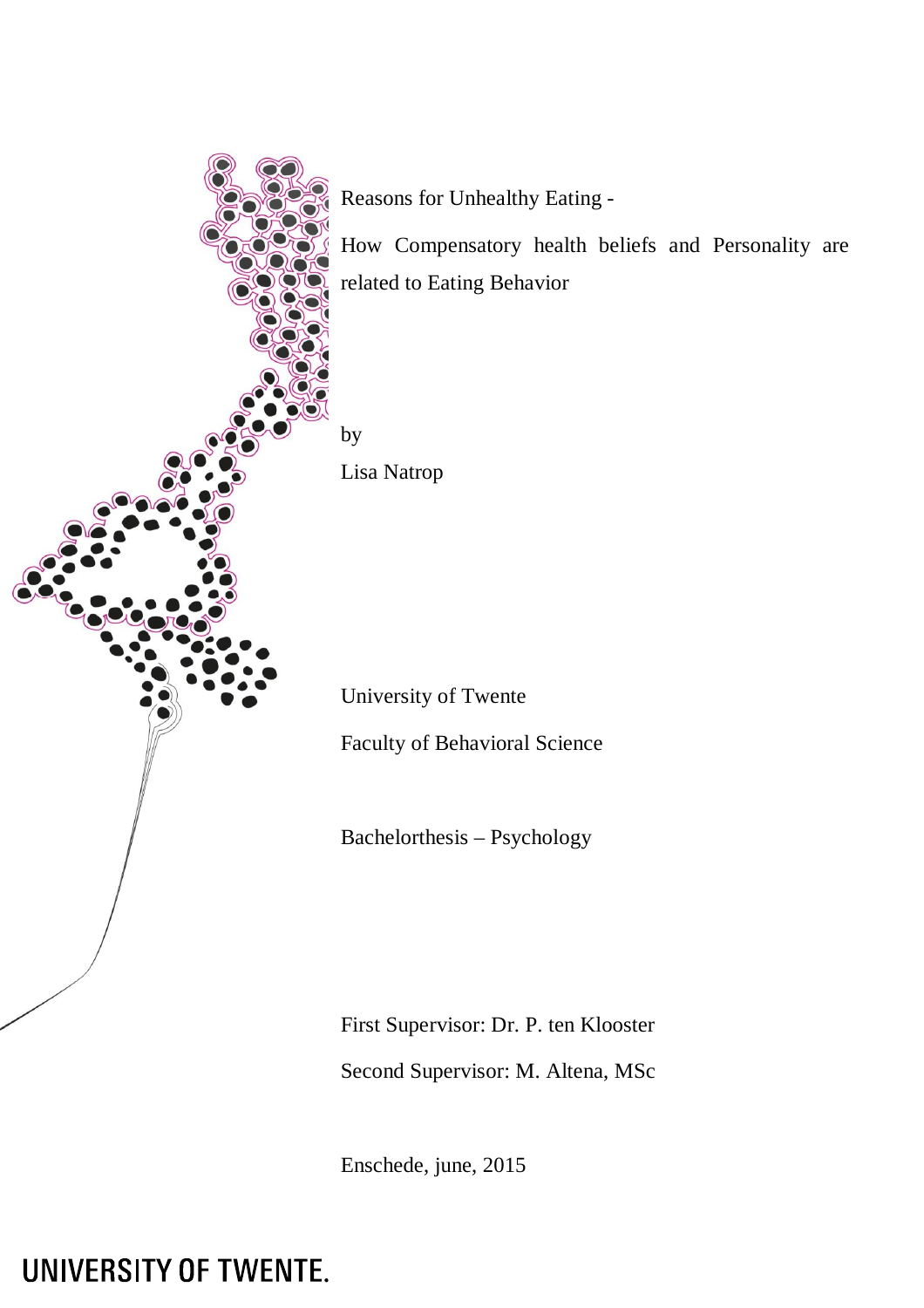### **Abstract**

Despite high risks of unhealthy food intake many people engage in unhealthy eating behavior. One reason why they do not succeed to fulfil a healthy diet may be caused by compensatory health beliefs (CHBs). CHBs are beliefs that the negative effects of an unhealthy behavioral choice can be compensated or neutralized by engaging in a healthy behavior. Some research shows a negative influence of CHBs on health. Little research focuses on eating-specific CHBs and on factors which may be related to CHBs. Therefore, this study refers to CHBs related to eating behavior and on personality as a possible factor which might have a moderating effect on CHBs and eating behavior.

For the measurement of CHBs, eating behavior and personality an online survey was designed. The total sample consisted of 139 participants of whom the majority was student.

The study shows that people who tend to eat healthier are holding less CHBs, because CHBs were related weakly but negatively to healthy eating behavior (r=-22). Personality did not moderate the relation between CHBs and eating behavior. But neurotic people are inclined to hold more CHBs, because Neuroticism was weakly positively related to CHBs (r=.20) and conscientious people tend to eat healthier, because Conscientiousness was weakly positively related to healthy eating behavior (r=.24).

It can be concluded that CHBs and healthy eating behavior are related. Moreover, CHBs and eating behavior are related to personality. It might be effective to develop interventions which focus on the enhancement of Conscientiousness and the improvement of Neuroticism in order to reach healthier eating behavior.

*Keywords:* Compensatory health beliefs; Compensatory health behavior; Eating behavior; Personality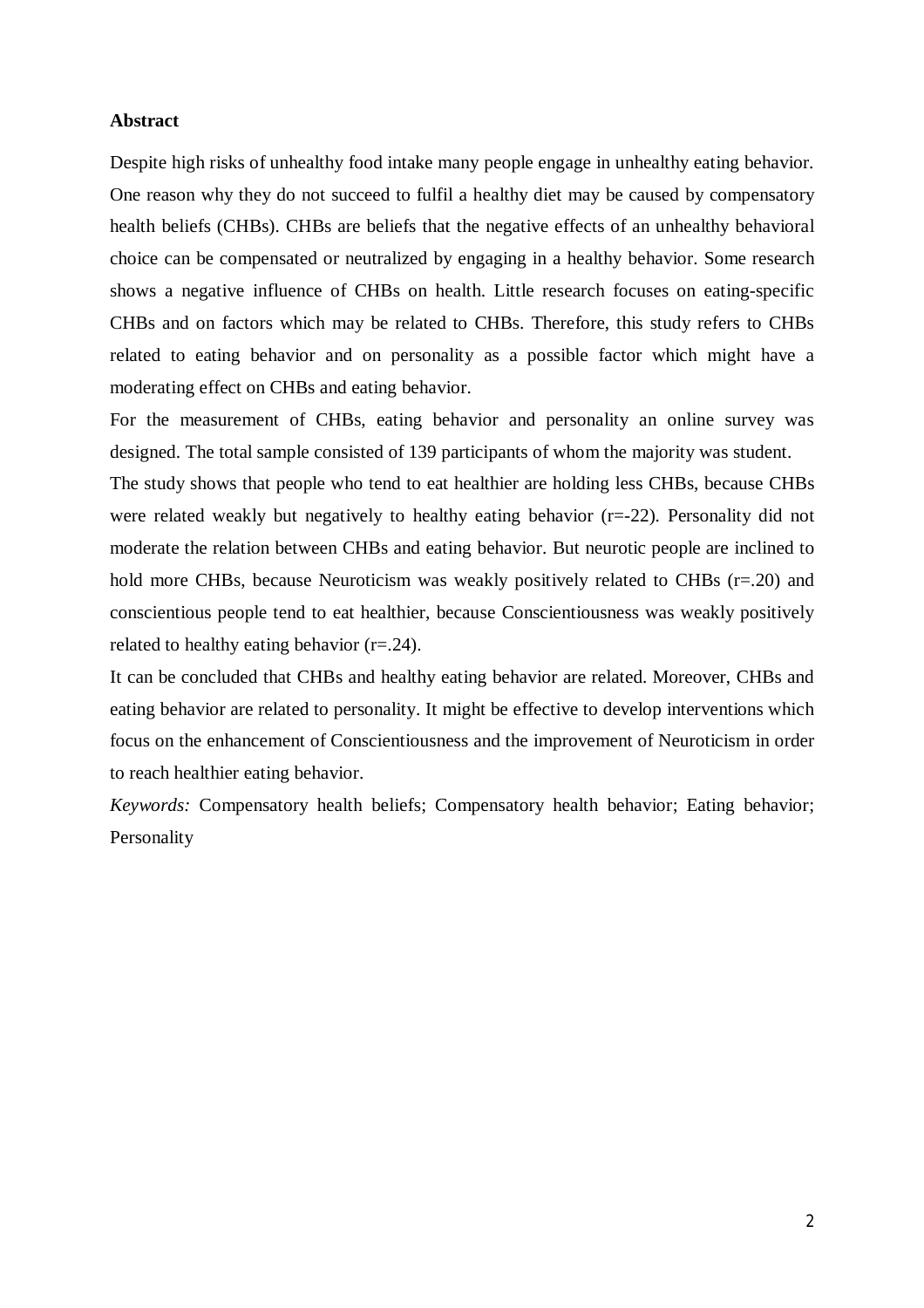| <b>ABSTRACT</b>                               | $\boldsymbol{2}$        |
|-----------------------------------------------|-------------------------|
| <b>1. INTRODUCTION</b>                        | $\overline{\mathbf{4}}$ |
| 1.1 Eating behavior                           | $\overline{\mathbf{4}}$ |
| 1.2 Compensatory health beliefs               | 5                       |
| <b>1.3 Personality</b>                        | 6                       |
| 1.4 Aim of the study                          | 8                       |
| 2. METHOD                                     | 10                      |
| 2.1 Procedure                                 | 10                      |
| 2.2 Measures                                  | 10                      |
| 2.2.1 Eating-specific CHB scale               | 10                      |
| 2.2.2 Personality                             | 11                      |
| 2.2.3 Fruit, vegetables and snack consumption | 12                      |
| 2.2.4 Body-Mass-Index                         | 12                      |
| 2.4 Analysis                                  | 12                      |
| 3. RESULTS                                    | 13                      |
| 3.1 Participants                              | 13                      |
| 3.2 Vegetables and fruit consumption standard | 14                      |
| 3.3 Snack consumption                         | 14                      |
| 3.4 Correlation analysis                      | 15                      |
| 3.5 Moderation analysis                       | 16                      |
| <b>4. DISCUSSION</b>                          | 18                      |
| <b>REFERENCES</b>                             | 22                      |
| <b>APPENDIX</b>                               | 24                      |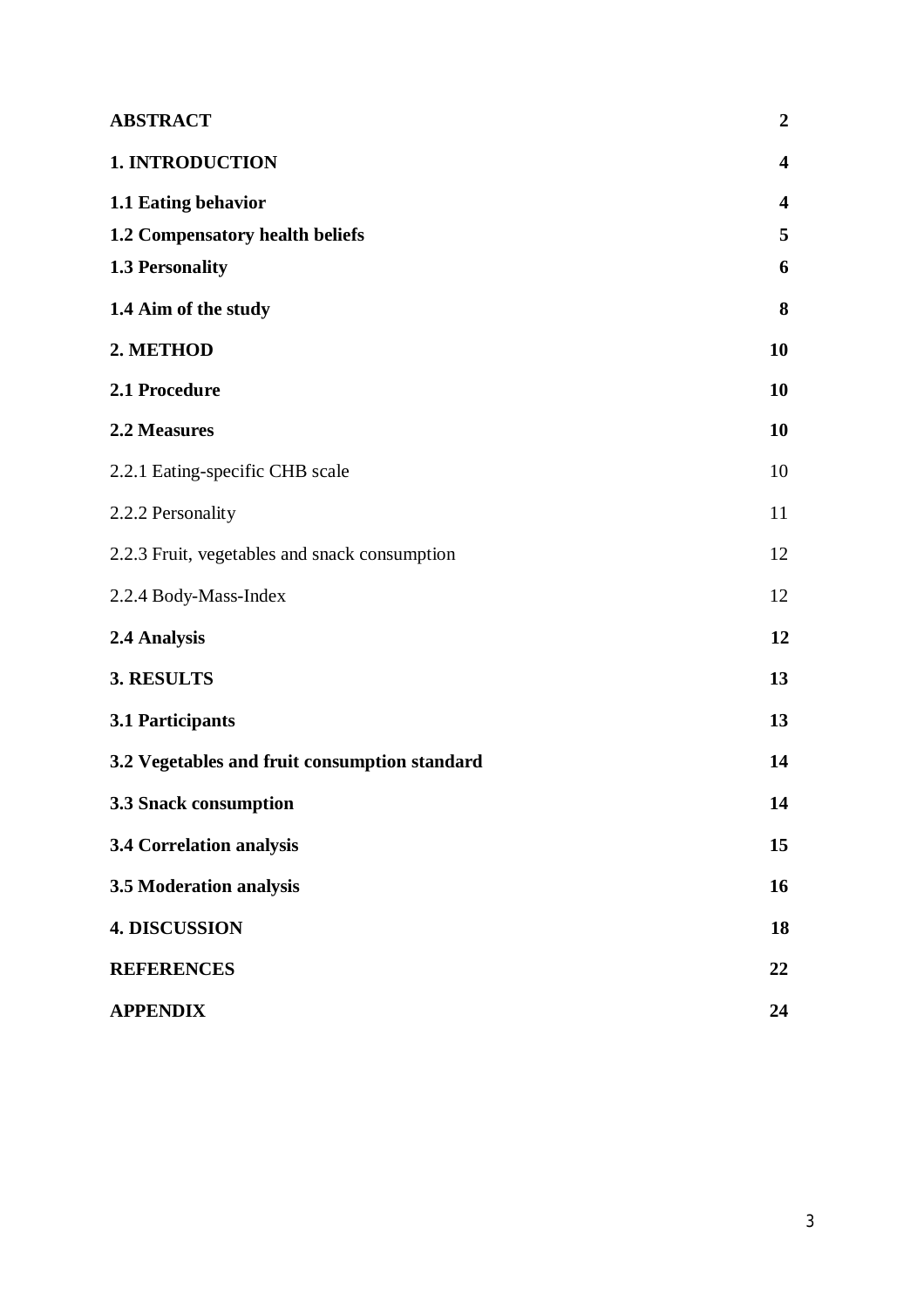## **1. Introduction**

## **1.1 Eating behaviour**

Eating behavior has a high impact on people's health status. People who engage in an unhealthy diet are at increased risk of chronic diseases, like cardiovascular diseases, cancer, diabetes, and other conditions linked to obesity (World health organization [WHO], 2015). A healthy diet contains enough fruit and vegetable intake and little sugar, salt and fat intake. But due to an increase in processed food production, rapid urbanization and changing lifestyles many people are consuming now more foods high in energy, saturated fats, industrial trans fats, sugars, salt and not enough fruit and vegetables (WHO, 2015). According to the WHO, in 2014, globally more than 1.9 billion adults were overweight (body mass index  $(BMI) \ge 25$ ) and of these more than 600 million were obese (BMI  $\geq$  30). Overweight and obesity is ranked at the fifth position of the 19 leading risk factors for mortality in the world. Also, several other risk factors for mortality in the world, like high blood pressure, high blood glucose, high cholesterol and low fruit and vegetables intake, are the result of an unhealthy diet.

These numbers demonstrate how important it is to develop interventions against unhealthy food intake. Therefore, it is necessary to understand the reasons for people's food choices. The determinants for people's eating behavior are complex and influenced by biological, developmental, social, cultural and economic factors (Chadwick, Crawford & Ly, 2013). One common theory to understand people's behavior is the theory of planned behavior (TPB) (Ajzen, 1985). The TPB describes three factors as determinants of people's behavior. These factors are attitude towards the behavior, subjective norm and perceived behavioral control. Together these determinants create a behavioral intention which leads to the behavioral action. Thus intention is postulated as the antecedent of behavior (Ajzen, 1985).

On the one hand, a lot of research supported that the theory can explain health related behavior and that intention is a good predictor of the performance of a healthy diet (Godin & Kok, 1996; Povey, Conner, Sparks, James & Shepherd, 2000; Sheeran & Orbell, 1999). But on the other hand, much criticism exists about the predictive validity of the TPB, especially about the role of intention as predictor for the behavioral action (Sniehotta, Presseau & Araújo-Soares, 2013). People who have the intention to perform a certain action but fail to act are described by Orbell and Sheeran (1998) as 'inclined abstainers'. This criticism is relevant for eating behavior, because often people have the intention to eat healthy but do not engage in healthy eating behavior. The question which arises here is why people with an intention to eat healthy do not engage in a healthy diet. There might be more factors explaining people's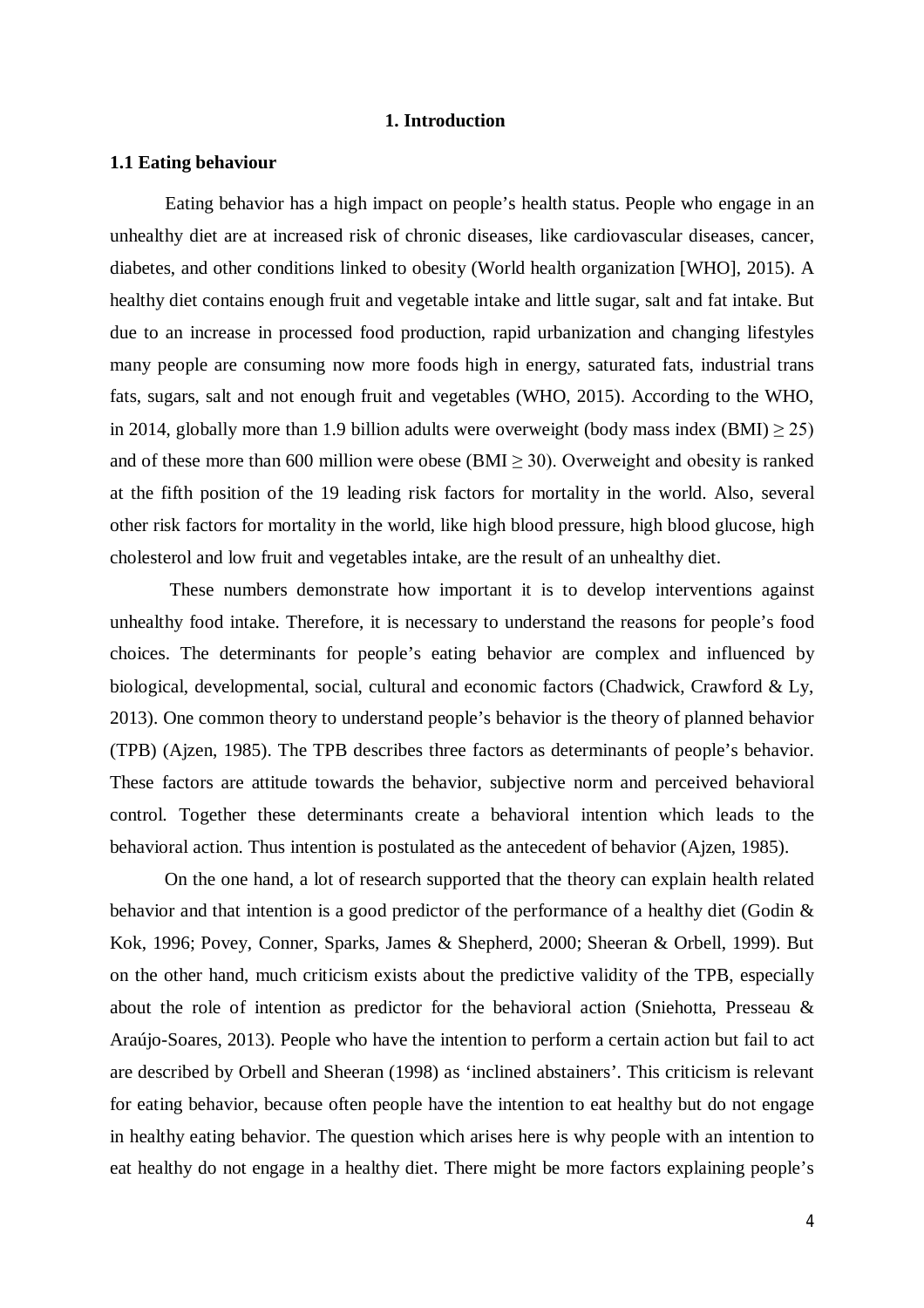eating behavior than the three factors of the TPB and intention. The concept of compensatory health beliefs (CHBs) deals with the gap between the intention to eat healthy and the behavior which is carried out but which is in contrast to the intention. The concept might give an answer to the question why people engage in unhealthy eating despite having the intention to eat healthy.

## **1.2 Compensatory health beliefs**

CHBs are beliefs that the bad effects of an unhealthy behavior can be compensated by engaging in a healthy behavior (Knäuper, Rabiau, Cohen & Patriciu, 2004). People use CHBs to justify unhealthy behavior choices. For example: 'I can eat this piece of chocolate because I am going to the gym tonight.' CHBs are used when people are confronted with temptations like drinking a wine after finishing work or eating a tasty cake (Radtke & Scholz, 2012). In such situations a conflict arises between one's desires (eating the cake) and one's health goals (e.g. be healthy or lose weight). Because of the incompatibility between both goals, this conflict leads to a so-called cognitive dissonance. CHBs can be seen as a strategy to resolve this conflict (Knäuper et al., 2004). As mentioned by Knäuper and colleagues (2004), CHBs are an automatic motivated regulatory process to reduce cognitive dissonance, by justifying unhealthy behavior with the plan to carry out compensatory health behavior (CHbehavior). A CHbehavior is for example: eating less during the day, because of eating unhealthy the day before. Likewise, an unhealthy behavior can be justified by a CHbehavior which has been carried out in the past, for example: doing extra exercise, because of having a big dinner in the evening. Thus, CHBs can be activated before or after the behavior has occurred (Radtke & Scholz, 2012).

Continuously engaging in an unhealthy behavior, because of the assumption that healthy behavior can compensate for it can have bad effects on health in the long run (Knäuper et al., 2004). Several studies show a negative influence of CHBs on health. Knäuper et al. (2004) developed a scale to measure CHBs and the results showed a positive correlation with health-related risk behaviors (e.g, alcohol consumption, smoking or unhealthy food intake) and illness symptom reports. Also, higher CHBs scores were associated with a higher Body-Mass-Index (BMI), an important risk factor for obesity. Furthermore, research demonstrates that holding CHBs is related to lower goal achievement. Especially in tempting situations (e.g. eating a high calorie cookie) dieters use CHBs to justify a goal-inconsistent choice as shown by Monson, Knäuper and Kronick (2008). The assumption that CHBs undermine people's intentions and goal achievements to behave healthily is in line with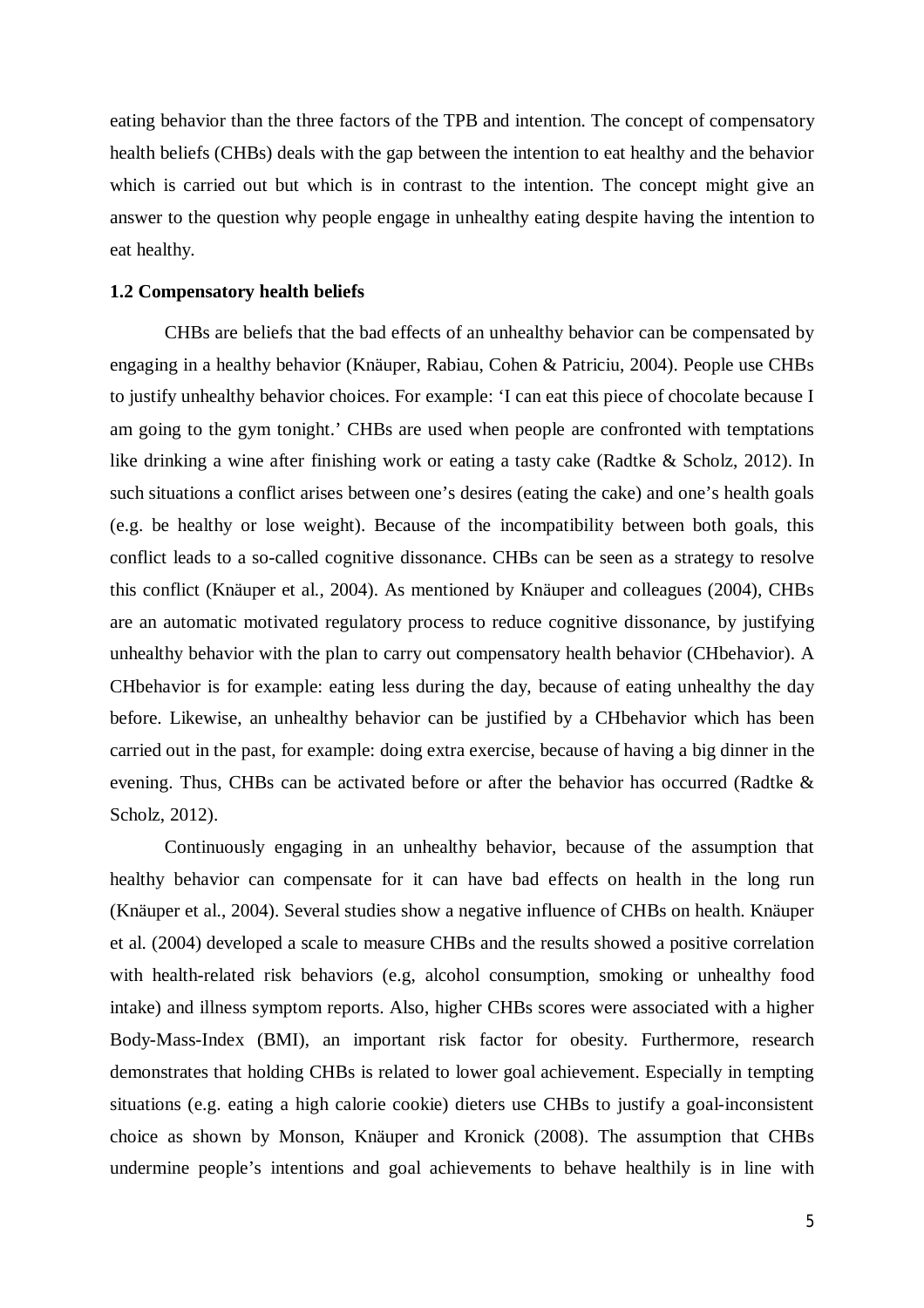research on smokers. These studies indicate that smoking specific CHBs are negatively associated with the intention to stop smoking (Radtke, Scholz, Keller & Hornung, 2012; Radtke, Scholz, Keller, Knäuper & Hornung, 2011).

CHBs do not necessarily lead to negative health effects (Knäuper et al., 2004). CHBs can be accurate, partially accurate or inaccurate (Rabiau, Knäuper, Miquelon, 2006). This depends on CHbehavior, which is actually carried out or not. CHBs are accurate if the person really engages in the CHbehavior and it effectively reduces the negative effects of the unhealthy behavior. But unhealthy behavior often causes diverse negative effects on health and CHbehavior may not neutralize all negative effects of the performed unhealthy behavior. Moreover, people often do not actually carry out the planned CHbehavior, because too much time has passes and the felt dissonance decreases (Knäuper et al., 2004). So CHBs are usually only partially accurate or inaccurate which can have negative effects on health.

## **1.3 Personality**

Some research exists about factors which affect CHBs, but few studies have focused on personality traits. For example, evidence can be found that self-efficacy influences CHBs. High scores on the CHB scale by Knäuper et al. (2004) were related to low health-related self-efficacy. Moreover, if self-efficacy is low CHBs often are inaccurate and the person does not engage in the compensatory behavior. On the other hand, if self-efficacy is high it is more probable that the behavior is actually carried out (Rabiau, Knäuper & Miquelon, 2006). The same may be true for specific personality traits. People with a particular personality trait might be more likely to use CHBs to justify unhealthy behavior than people with other traits. Furthermore, it is possible that a person's personality influences whether the compensatory behavior will actually be carried out or not.

This study focuses on the Five-Factor Model of personality traits (FFM) or the Big Five from Costa and McCrae (1992), as represented in their self-report inventory, the NEO-PI-R. The five traits demonstrate basic dimensions of personality and each can be divided into six sub traits: Extraversion (warmth, gregariousness, assertiveness, activity, excitement seeking, positive emotions), Neuroticism (anxiety, angry hostility, depression, selfconscientiousness, impulsiveness, vulnerability), Openness to Experience (fantasy, aesthetics, feelings, actions, ideas, values), Agreeableness (trust, straightforwardness, altruism, compliance, modesty, tender-mindedness,) and Conscientiousness (competence, order, dutifulness, achievement striving, self-discipline, deliberation).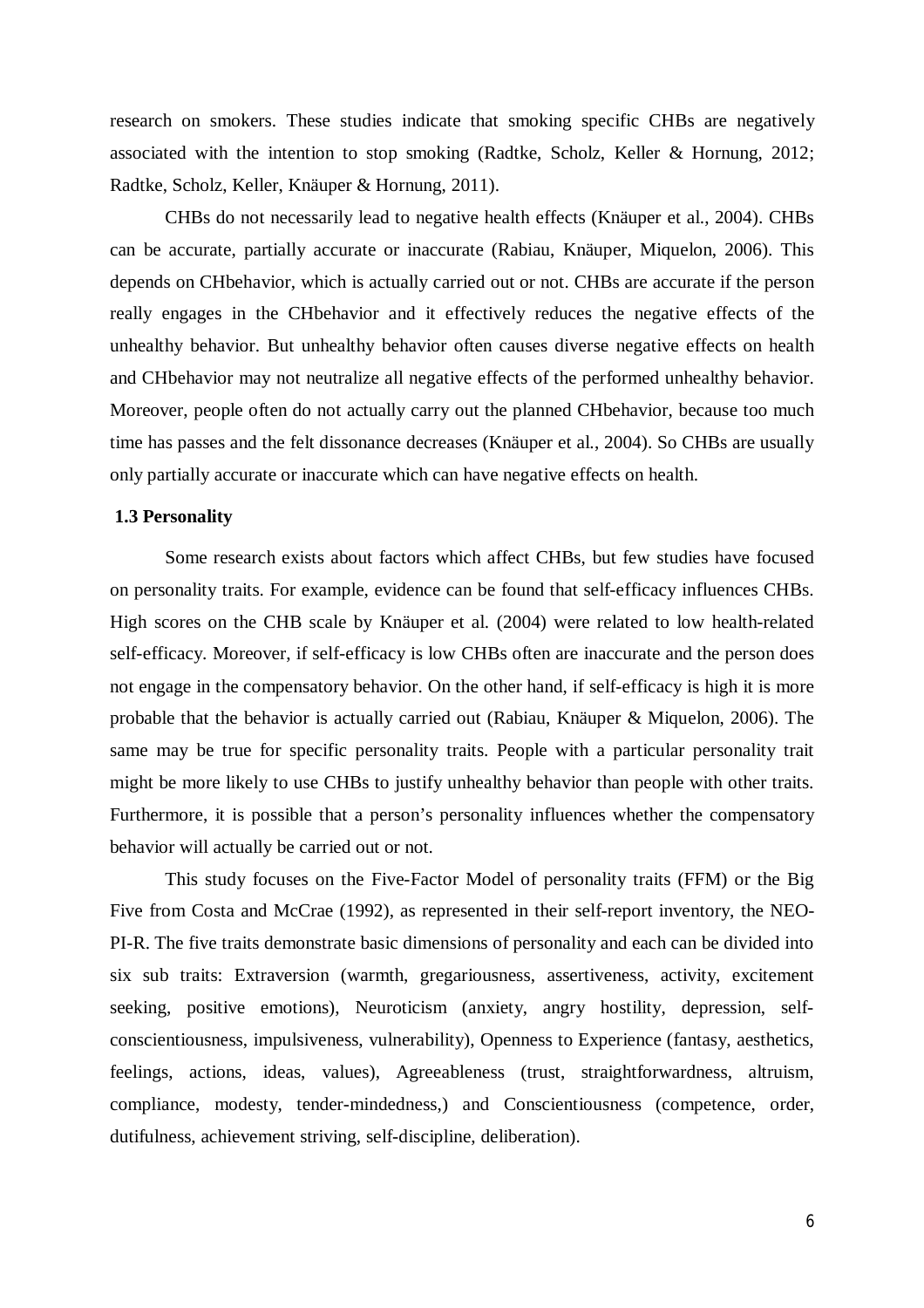Like CHBs, personality traits have an impact on people's health behavior and their health status. Personality traits are predictive of whether a person is more likely to engage in bad health behaviors, like smoking or alcohol consumption (Turiano, Chapman, Grunewald & Mrocek, 2013). Especially, much evidence can be found for Conscientiousness and Neuroticism as predictors of health. A study by Atherton, Robins, Rentfrow & Lamb (2014) demonstrated the relation between the Big Five traits and three important health outcomes: general self-report health, BMI and substance use. Conscientiousness was connected to all three health outcomes. People with poor self-control and less responsibility (low Conscientiousness) were disposed to report poorer general health, be more overweight and more involved in substance use (Atherton et al., 2014). Results of another study illustrate that only Conscientiousness and Neuroticism of the Big Five traits predict health behavior. In this study, health behavior related to physical activity and frequency of fatty food consumption (Hall, Fong & Epp, 2013). According to Turiano et al. (2013) higher levels of Conscientiousness were related to a lower mortality risk and lower levels of Conscientiousness were related to a greater mortality risk. This relation was mediated by engaging in unhealthy behaviors: smoking, alcohol use and bad eating and exercise habits (Turiano et al., 2013). Personality traits can also influence eating styles and food choices. Individuals higher in Extraversion, Openness and Conscientiousness are more likely to consume healthy food like cereal products, fish, fruits and vegetables. People scoring higher on Neuroticism are more likely to consume sweet and savoury foods (Keller & Siegrist, 2014; Mottus, Allik, Esko, Realo, Deary & Metspalu, 2012).

The findings mentioned above demonstrate how big the impact of personality traits on health can be. Because personality traits influence health related behaviors, like food consumption, they have an important effect on people's health. Due to this high impact on health it is necessary to get more insight in the role of personality on CHBs. If personality traits have an impact on health related behaviors and people with specific personality traits are at more risk to engage in unhealthy behaviors, it is possible that personality traits also influence whether a person uses CHBs to justify the unhealthy behavior. However, little research has directly examined the association between personality and CHBs. Only Knäuper et al. (2004) measured the relation between CHBs and the Big Five personality traits. They only found a negative correlation between Conscientiousness and CHBs.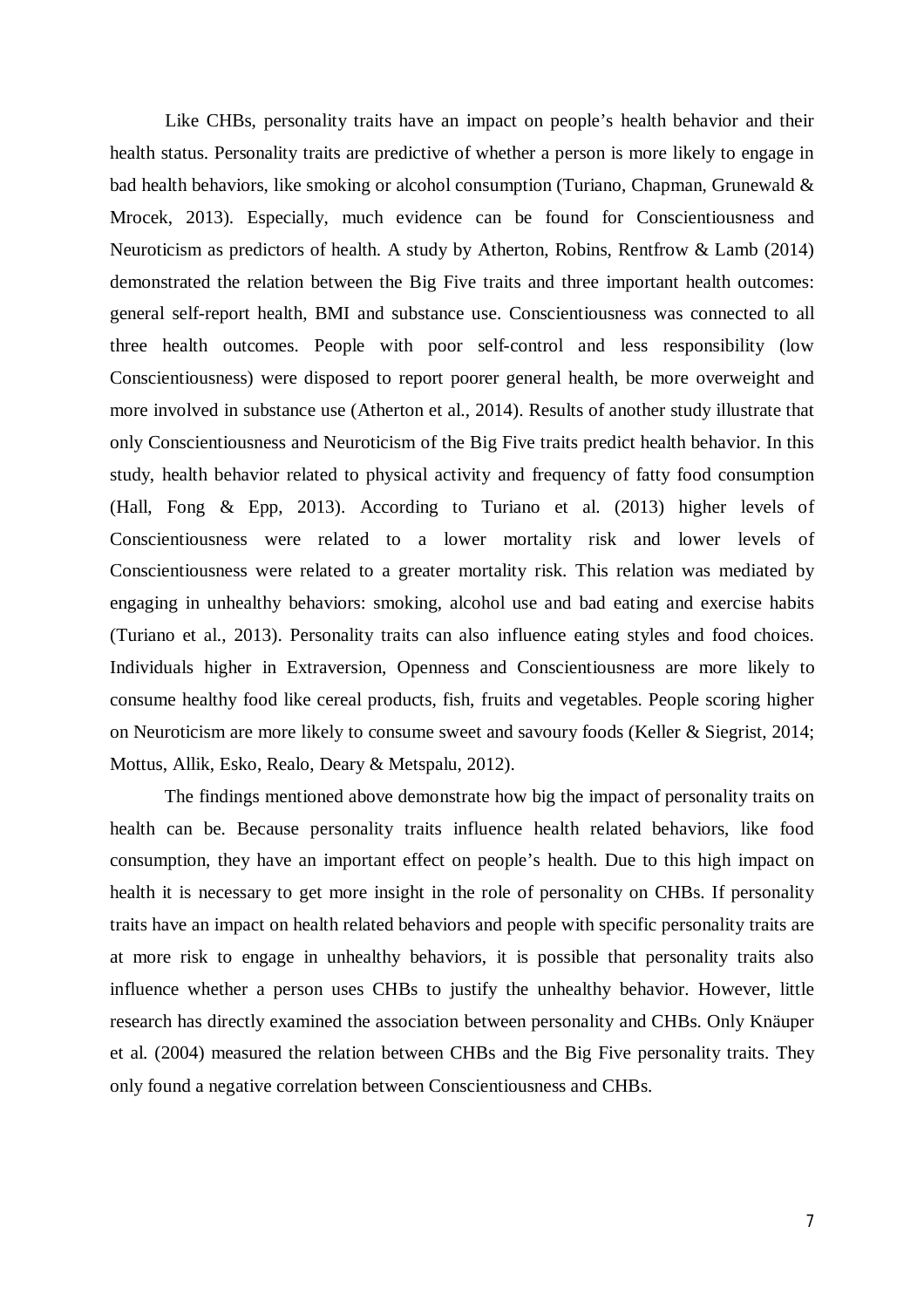### **1.4 Aim of the study**

The study from Knäuper et al. (2004) measured CHBs in general. The present study focuses on CHBs in eating behavior. To get better insight in the influence of personality traits on CHBs and eating behavior more research is necessary which especially takes healthy and unhealthy eating behavior into account. The study's goal is to give more insight in the relation between CHBs and eating behavior, as well as to figure out which influence personality has on this relation. Based on previous research mentioned above it can be expected that the variables personality, CHBs and eating habits are related and several suggestions can be made. The conflict between the temptation to eat unhealthy food and someone's health goals leads to the use of CHBs to justify the behavior. It can be expected that this process is influenced by personality. Research showed that the personality trait Conscientiousness is more often related to healthy behavior and Neuroticism is more often related to unhealthy behavior. (Atherton et al., 2014, Hall et al., 2013, Turiano et al., 2013). One explanation for this relation might be that conscientious people tend to have higher self-control and neurotic people lower self-control (Hall et al., 2013). Self-control is very important to withstand unhealthy, tasty food, especially when the eating of that food does not match with someone's health goals. For this reason, it might be possible that people who are more conscientious make less use of CHBs and have a healthier diet and people who are more neurotic make higher use of CHBs and have a less healthy diet.

Furthermore, it can be suspected that personality also influences the relation between CHBs and CHbehavior. Knäuper et al. (2004) mentioned that CHBs can be accurate, partially accurate or inaccurate. This depends on whether the person actually carries out the CHB into CHbehavior. Research already demonstrated that this relation depends on self-efficacy (Rabiau et al., 2006). The same can be true for personality. People who are conscientious and have higher self-control might more often actually carry out the CHbehavior and people who are neurotic and have less self-control might less often carry out the CHbehavior.

Based on the suggestions mentioned above, the following research questions can be formulated:

- 1. Are personality traits related to eating specific compensatory health beliefs and compensatory health behavior?
- 2. Do personality traits moderate between compensatory health beliefs and eating behavior? (figure 1)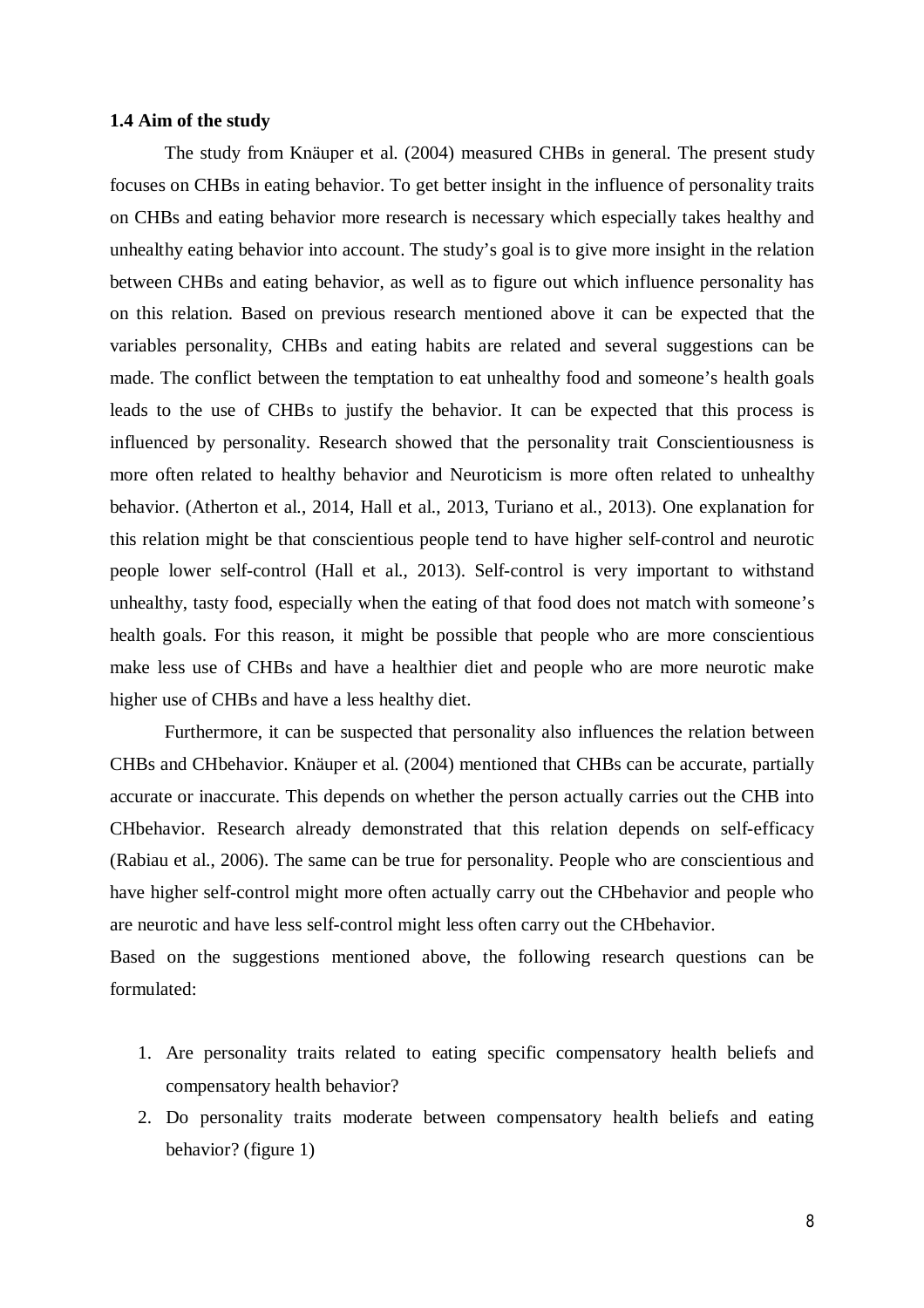3. Do personality traits moderate between compensatory health beliefs and compensatory health behavior? (figure 2)

By measuring personality, CHBs, CHbehavior and eating behavior, the study tries to answer these questions. Because people often engage in unhealthy eating despite their health goals, this study can be useful to develop interventions which deal with determinants people are less aware of like CHBs and personality. More information about the influence of personality on the relation between CHBs and eating behavior can be useful to understand why some people are more likely to engage in an unhealthy diet or have more problems to withstand the temptation of unhealthy food. More comprehension about the influence of personality can be helpful to develop interventions which reduce unhealthy eating behavior.





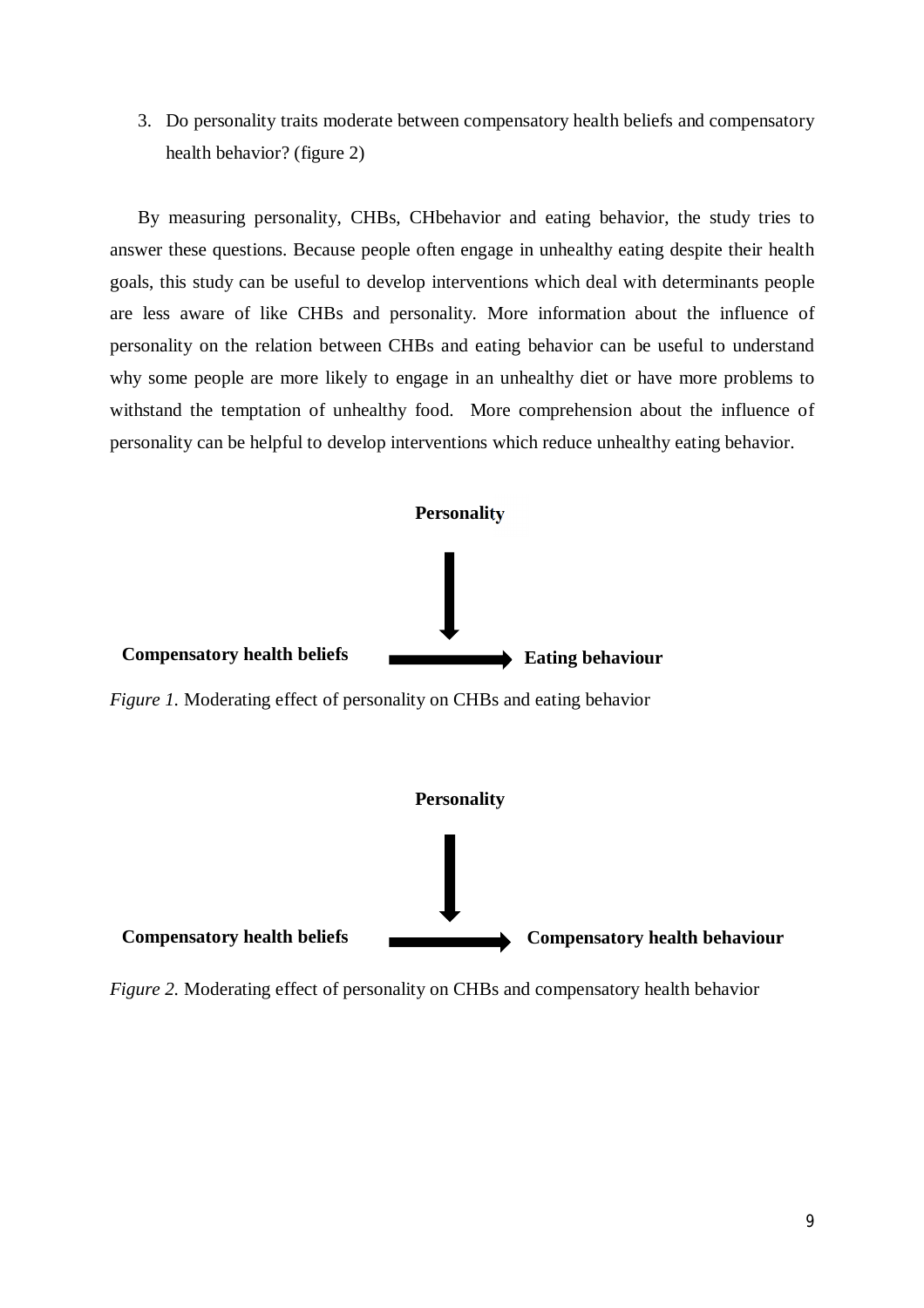### **2. Method**

## **2.1 Procedure**

An English online questionnaire was set up with the *Qualtrics Survey Software*. After the study was approved by the ethical commission of the University of Twente, participants were recruited through the research system *Sona-system* of the University of Twente and the online social networking service *Facebook.* The *Sona-system* is an experiment management system of the behavioral science faculty which enables researchers to acquire respondents who use the system to earn studycredits for their participation. By participating via the *Sonasystem* students from the University of Twente were rewarded with 0.5 credits. Participation was possible from March,  $25<sup>th</sup>$  until May 1<sup>st</sup>, 2015. To avoid social desirable answers, participants were not informed about the measuring of compensatory health beliefs, beforehand. They only were informed that the study measured eating habits. They were asked to think of the answers that fit them and their habits the most and to answer the questions as honest as possible. Participants were told that the survey would take 20 minutes. They were informed that all provided information would be dealt with confidentiality and that they could stop the questionnaire at any time, if they felt uncomfortable. After participants gave their informed consent to take part in the survey they had to answer demographical questions (gender, age, profession, nationality, length, weight) which were used for descriptive analysis. Furthermore, the questionnaire contained the Big Five Inventory-10 to measure personality traits, ten items about CHBs, nine items about CHbehavior and five items to measure fruit, vegetables and snack consumption. After completing the survey, respondents were informed about the main study's goal, measuring the influence of personality traits on compensatory health beliefs and eating habits. To get more information about the study and the results, participants had the opportunity to give their email-address.

#### **2.2 Measures**

### **2.2.1 Eating-specific CHB scale**

To measure CHBs a scale which was previously developed to measure eating related CHBs was used (te Wilde, 2013). The eating-specific CHB scale was developed because of criticism about the original CHB scale from Knäuper et al. (2004). The original scale consisted of 17 items which were subdivided into four subscales (substance use, stress, weight regulation, eating/sleeping habits). According to Kaklamanou, Armitage and Jones (2013), respondents had problems to understand the formulation of the items and their study has shown poor reliability of the subscales. Furthermore, the scale from Knäuper et al. (2004)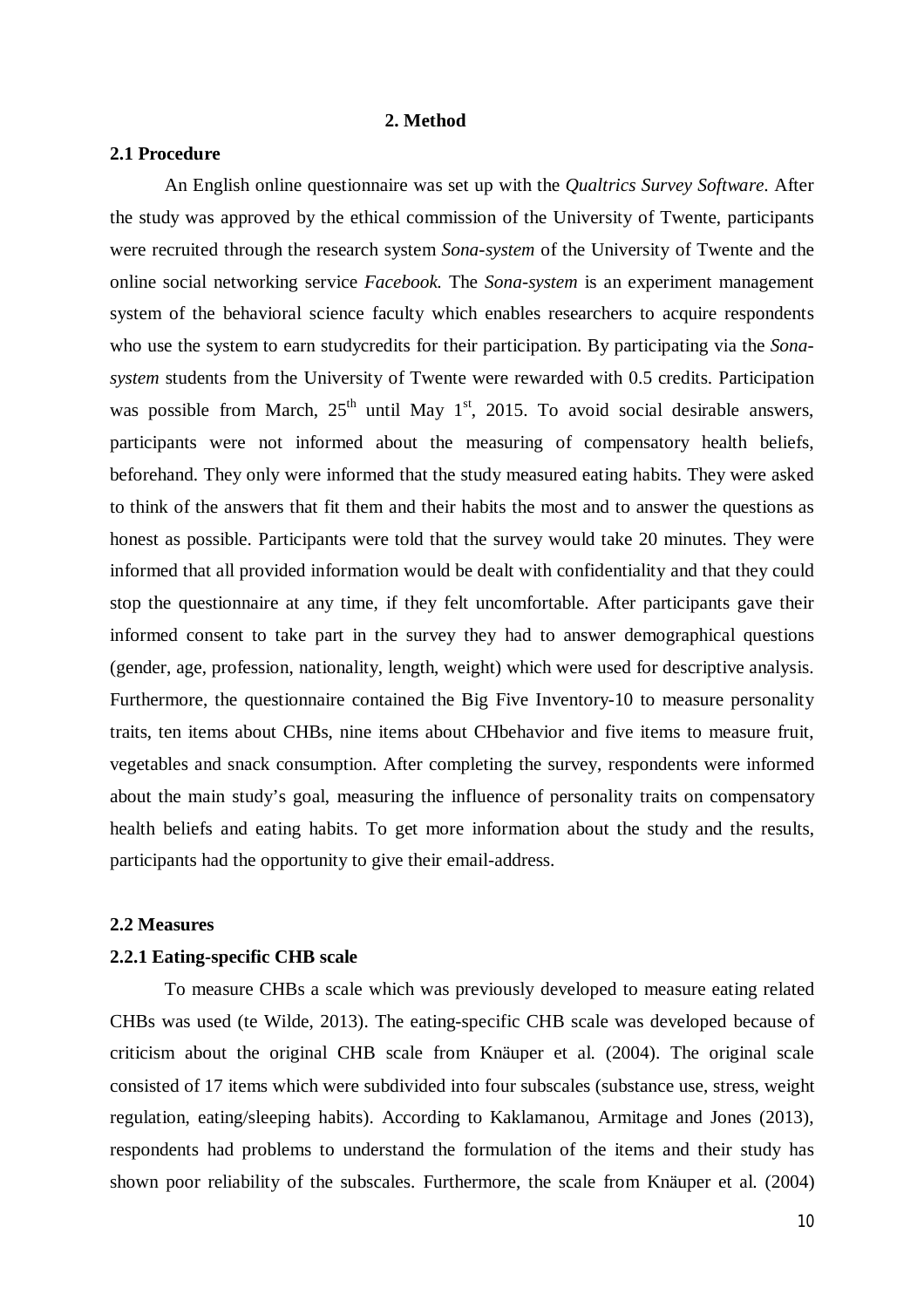measured general CHBs. Just two items referred to eating habits and they belong to the same subscale as sleeping habits. Due to the aim of the present study to measure eating related CHBs a scale which focuses on eating habits was considered more useful.

The eating-specific CHB scale consisted of ten items which were subdivided into three different types of compensating behavior. The first three items referred to *eating- less/nothing* to compensate unhealthy eating. For example, whether people belief that it is ok to eat unhealthy once in a while as long as they eat less the rest of the day. The next three items were related to *doing sport* to compensate unhealthy food. For example, that working out today can compensate for eating unhealthy on yesterday. The last four items referred to *eating healthy* to compensate unhealthy food. Here it was assumed that an unhealthy meal can be neutralized by eating a healthy meal (te Wilde, 2013). The items were scored on a five-point scale ranked from strongly disagree (1) to strongly agree (5). The Cronbach's alpha of the scale was  $\alpha = .83$ . By deleting item 8, because of the item's low internal consistency, Cronbach's alpha increased  $\alpha = 85$ .

To measure CHbehavior the items of the eating-specific CHB scale were translated into actual behavior for this study. For example, how often someone worked out to compensate for eating unhealthy the day before in the last two weeks. The scale consisted of nine items which were subdivided into the three different types of compensating behavior (*eating – less/nothing, doing sport, eating healthy*) again. The items were scored on a fivepoint scale ranked from never (1) to always (5). The Cronbach's alpha of the scale was  $\alpha = 86$ . The two scales can be found in the appendix.

#### **2.2.2 Personality**

To evaluate the participants' personality traits a 10-item short version (BFI-10) of the Big Five Inventory (BFI-44) was used (Rammstedt, John, 2007). The BFI-10 was developed for studies in which participants' time is restricted and showed good levels of reliability and validity (Rammstedt, John, 2007). The questionnaire consisted of ten items which were scored on a five-point scale ranged from strongly disagree (1) to strongly agree (5). Each of the Big Five dimensions was measured by two items. For example: 'I see myself as someone who does a thorough job' measures Conscientiousness and 'I see myself as someone who gets nervous easily' refers to Neuroticism. To classify respondents' personality the score of each Big Five dimension was calculated. The Cronbach's alpha for each trait was weak to moderate: Extraversion  $\alpha$ = .58, Agreeableness  $\alpha$ = .15, Conscientiousness  $\alpha$ = .43, Neuroticism  $\alpha$ = .70 and Openness  $\alpha$ = .07.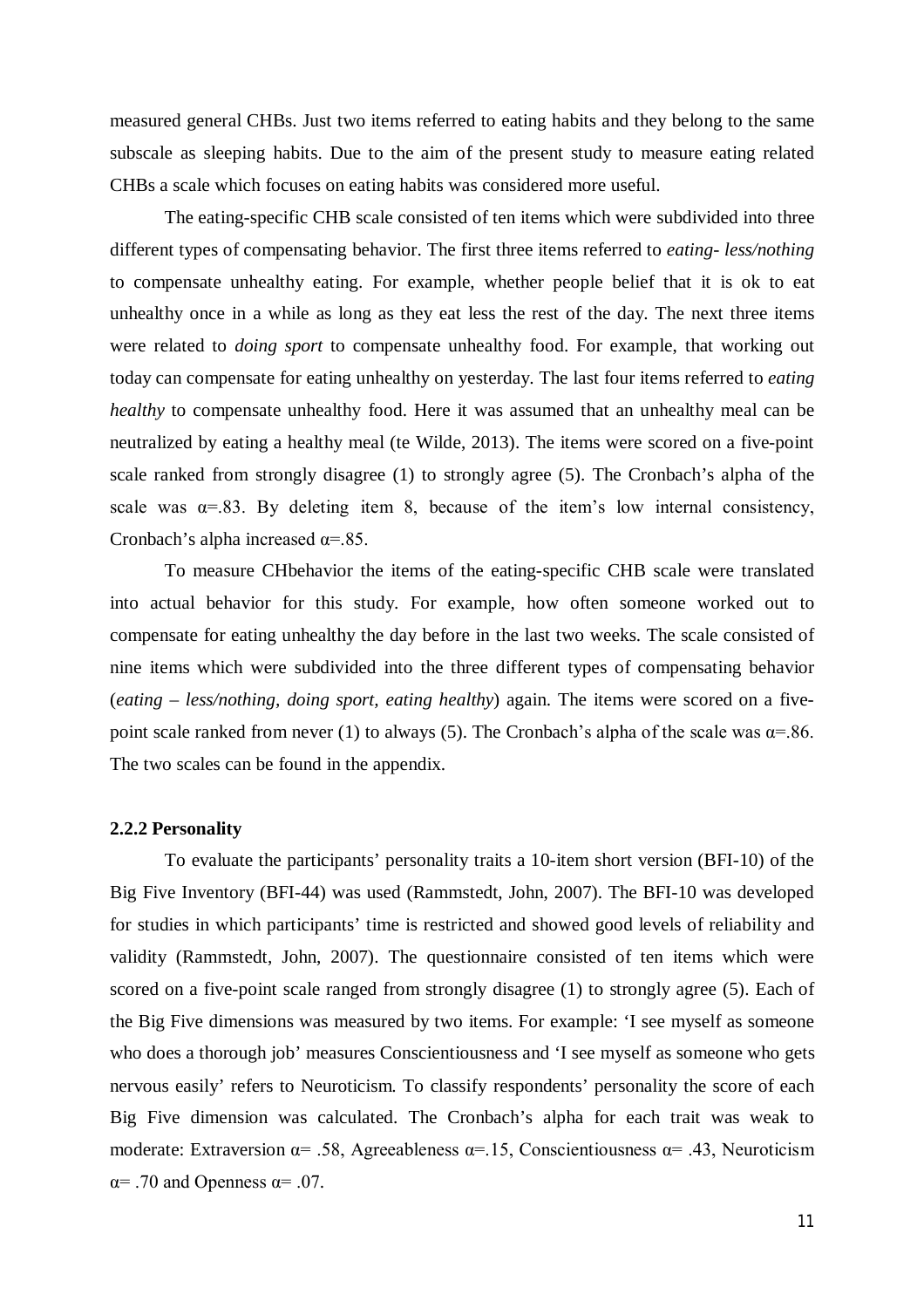## **2.2.3 Fruit, vegetables and snack consumption**

To define whether people were having healthy eating habits or not, the consumption of fruit, vegetables and snacks was measured. To measure fruit and vegetables consumption four questions from the standardized questionnaire on food consumption used for the Public Health Monitor in the Netherlands were used (Rijksinsituut voor Volksgezondheid en Milieu, 2005). According to the World Health Organization (2015) a healthy diet consists of the daily consumption of 200g fruit and 200g vegetables. Therefore, participants were asked how many days per week they eat vegetables and fruit. The score ranged from zero to seven days per week. Next to frequency participants were asked about the amount of consumed fruit and vegetables per day. The amount of consumed vegetables was measured in serving spoons (where one serving spoon is about 50g). The score ranged from zero to seven serving spoons per day. The amount of consumed fruits was measured in pieces. The score ranged from zero to seven pieces per day.

Besides frequent and sufficient consumption of fruit and vegetables a healthy diet consists of rare intake of unhealthy food or snacks. Assema, Brug, Ronda and Steenhuis (2001) developed a Fat List to measure the frequency of different kinds of unhealthy food consumption. In the present research only one question about weekly snack consumption (sweets and/or chips) was used. The score ranged from zero to seven days per week. To fulfil a healthy diet, it is necessary to eat at least four serving spoons vegetables and two pieces of fruit on each day (WHO, 2015). Next to this, low snack consumption can be seen as healthy eating behavior.

#### **2.2.4 Body-Mass-Index**

The questionnaire contained items about length and weight to measure respondent's Body-Mass-Index (BMI). To do so, the weight in kg is divided by the length in  $m^2$  (kg/m<sup>2</sup>). Because the BMI provides information about overweight or healthy weight, it might be an indicator for unhealthy eating habits. A BMI under 18,5 indicates underweight, 18,5-25 is considered normal, 25-30 is regarded as overweight and above 30 indicates obesity.

#### **2.3 Analysis**

For the data analysis the Statistical Package for the Social Science (SPSS 22.0 for Windows) was used. First of all, the demographic information of the sample was analysed. Next, to ensure reliability of the items, internal consistency was measured with Cronbach's alpha  $(\alpha)$  for each construct. Correlation analysis was used to indicate whether there are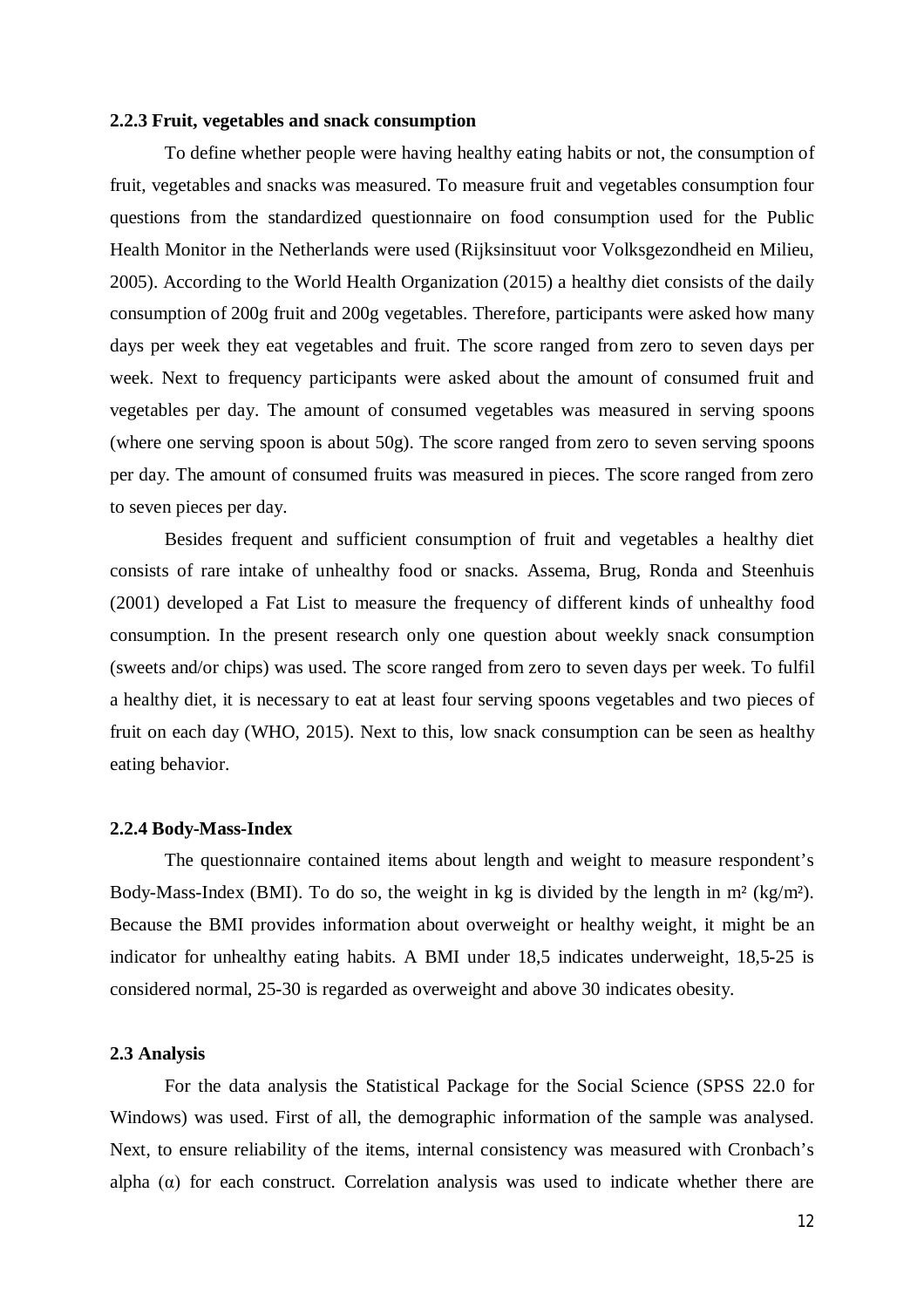correlations between the constructs. The standard level of statistical significance has a value less than .05 (Fisher, 1956, cited in Field, 2009). The strength of a relationship between variables is based on the effect size. An effect size of  $r=10$  is a small effect,  $r=.30$  is a medium effect and r=.50 is a large effect (Cohen, 1988, 1992, cited in Field, 2009). Finally, to measure whether personality moderates the effect of CHB on eating behavior and CHbehavior, a moderation analysis was done with multiple regression analysis, described by Baron and Kenny (1986). For this, the two predictor variables were centred and their interaction was computed. Then the predictor variables, the interaction term and the dependent variable were entered into a simultaneous regression model for measuring the possible moderation.

## **3. Results**

## **3.1 Participants**

The survey was started by 187 people and completed by 139 participants. Of the total sample 64% were females and 36% males. The mean age was 22 (SD=3.7) years. The youngest participant was 18 and the oldest 52 years. The majority of the sample was German (66.9%) and student (92.8%), 33.7% were Dutch. Most women (75.3%) as well as most men (78.0%) had a BMI in the normal range. 13% of the participants were overweight, whereof 9 (10.1%) were female and 4 (8.0%) men. From the total sample 2 (1.4%) women were obese. Table 1 shows the descriptive statistics of the measured constructs BMI, CHB, CHbehavior and the five personality traits.

| <b>Table 1. Descriptive statistics of DM1, C11D, C11Denavior and personality</b> | Scale   | Minmum | Maximum | Mean | <b>SD</b> |  |
|----------------------------------------------------------------------------------|---------|--------|---------|------|-----------|--|
| BMI                                                                              |         | 17.0   | 40.0    | 22.2 | 3.2       |  |
| <b>CHB</b>                                                                       | $1 - 5$ | 1.0    | 4.3     | 2.7  | 0.6       |  |
| CHbehavior                                                                       | $1-5$   | 1.0    | 3.7     | 2.2  | 0.7       |  |
| Extraversion                                                                     | $1-5$   | 1.5    | 5.0     | 3.5  | 0.7       |  |
| Agreeableness                                                                    | $1-5$   | 2.0    | 5.0     | 3.5  | 0.6       |  |
| Conscientiousness                                                                | $1 - 5$ | 1.5    | 5.0     | 3.3  | 0.8       |  |
| Neuroticism                                                                      | $1 - 5$ | 1.0    | 5.0     | 2.9  | 0.9       |  |
| <b>Openness</b>                                                                  | $1-5$   | 1.5    | 5.0     | 3.5  | 0.7       |  |

Table 1. *Descriptive statistics of BMI, CHB, CHbehavior and personality*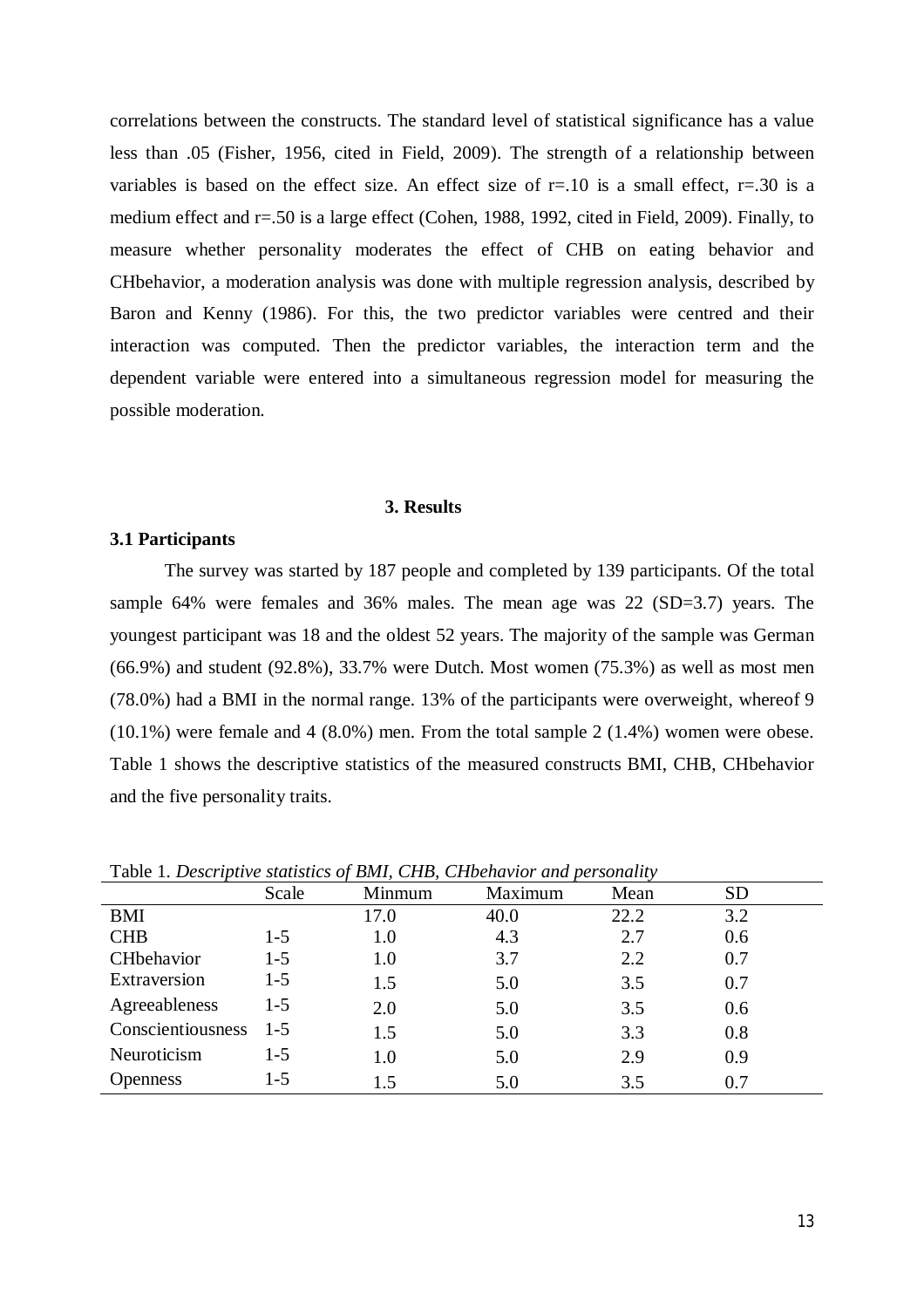## **3.2 Vegetables and fruit consumption standard**

Most participants did not meet the requirement of the vegetables and fruit consumption standard (table 3). Of the total of 139 people who participated, only 14 (10.1%) complied with the standard to eat at least 200g vegetables and 200g fruit every day. More men (14.0%) than women (7.9%) complied with the standard. The number of participants who complied either with the vegetables consumption standard or fruit consumption standard was a bit higher. 31 (22.3%) participants whereof 21 (23.6%) were women and 10 (20.0%) male ate 200g vegetables per day. The same was true for the fruit consumption standard to eat at least 200g fruit every day.

Women Men Total Vegetables standard Comply 21 (23.6%) 10 (20.0%) 31 (22.3%) Not comply 68 (76.4%) 40 (80.0%) 108 (77.7%) Fruit standard Comply 21 (23.6%) 10 (20.0%) 31 (22.3%) Not comply 68 (76.4%) 40 (80.0%) 108 (77.7%) Combined vegetables and fruit standard Comply 7 (7.9%) 7 (14.0%) 14 (10.1%) Not comply 81 (91.0%) 43 (86.0%) 124 (89.9%)

Table 2. *Compliance with vegetables and fruit consumption standard related to gender*

#### **3.3 Snack consumption**

As shown in figure 3 most participants consumed snacks like chips or sweets on 3 (23.7%) or 2 (22.3%) days per week. 10.8% ate snacks on every day. The majority of women (24.7%) consumed snacks on 2 days per week (n=89). Most men ate snacks on 3 days  $(28.0\%)$  or 1 day  $(26.0\%)$  per week (n=50).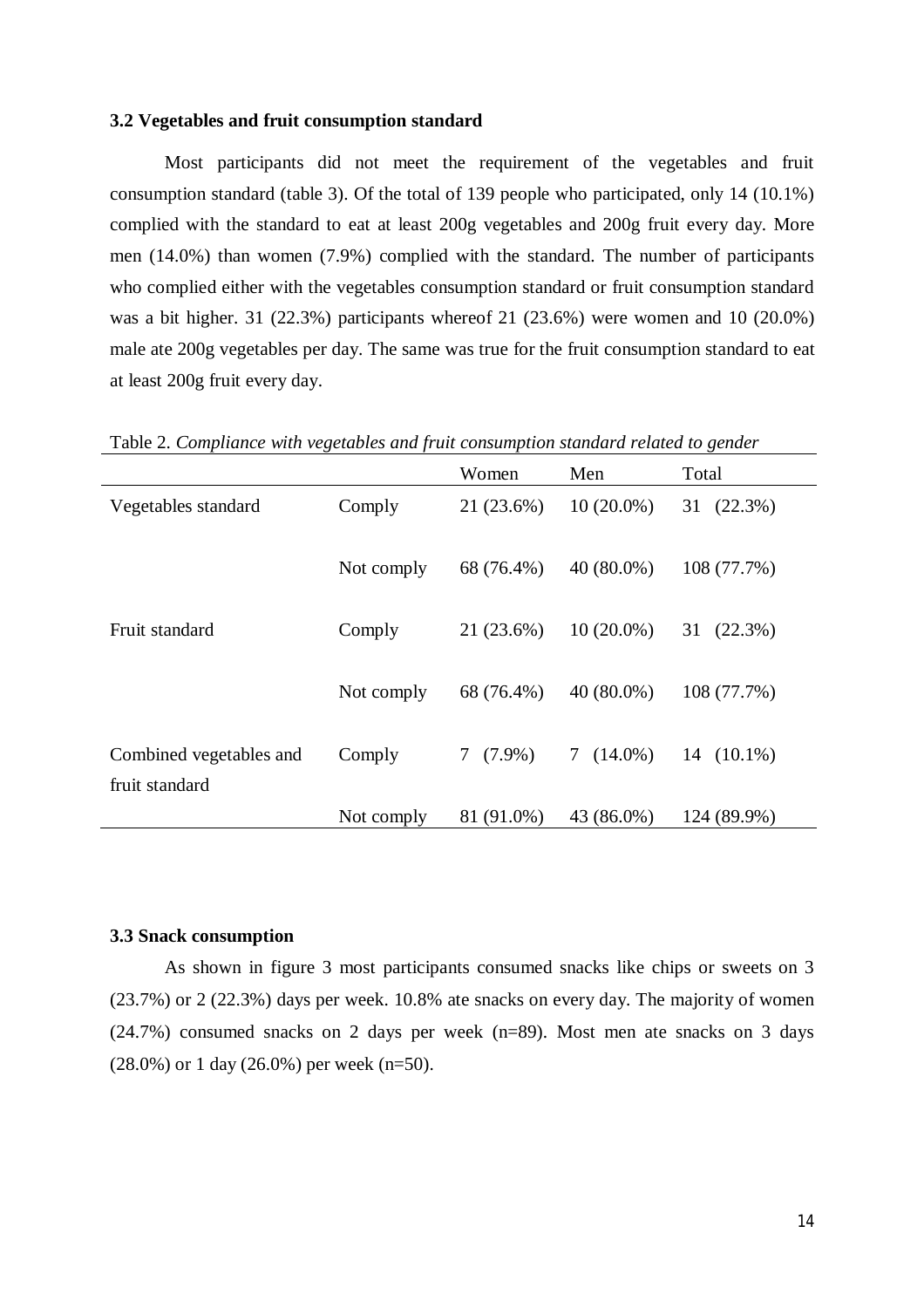

Figure 3. *Snack consumption related to gender*

## **3.4 Correlation analysis**

Table 4 shows the correlation coefficients between CHB, CHbehavior, healthy eating behavior, snack consumption, BMI and the five personality traits. Healthy eating behavior is represented by the mean of the questions according to participants' daily fruit and vegetables consumption in a continuous size, because the number of participants who comply with the vegetables and fruit consumption standard was too small for statistical analysis.

There was a moderate positive significant relationship between CHBs and CHbehavior. That means that participants with a high score of CHBs scored high on CHbehavior and participants with a low score on CHBs scored low on CHbehavior. Furthermore, CHBs were weakly positively correlated with Neuroticism and CHbehavior with Openness. Therefore, participants with higher CHBs scored higher on Neuroticism and participants with lower CHBs scored lower on Neuroticism. Participants who engaged in CHbehavior more often scored higher on Openness, whereas participants who engaged in CHbehavior less often scored lower on Openness.

Healthy eating behavior was weakly related to CHBs. Because the relationship was negative, participant's with a high amount of daily fruit and vegetables consumption scored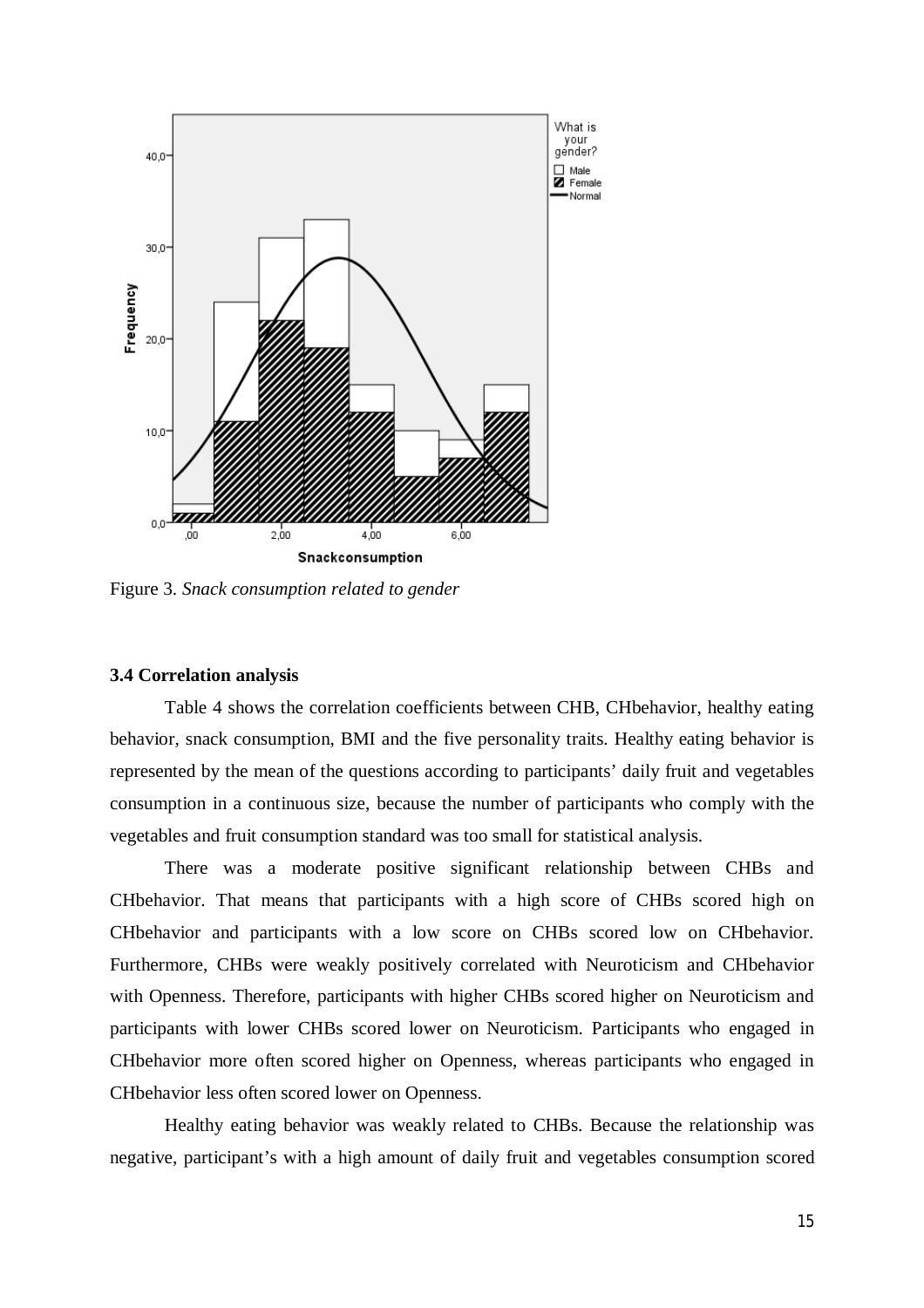low on CHBs and the other way around. Next to CHBs, healthy eating behaviour had a weak positive correlation with Conscientiousness. That implies that participants who ate more fruit and vegetables, scored higher on Conscientiousness, whereas participants who consumed less fruit and vegetables scored lower on Conscientiousness.

| ,                               | <b>CHB</b>               | $CH-$<br>behavior | Healthy<br>eating<br>behavior | Snack-<br>consumption | BMI E        |              | $\mathbf{A}$   | $\mathcal{C}$  | ${\bf N}$    | $\Omega$     |
|---------------------------------|--------------------------|-------------------|-------------------------------|-----------------------|--------------|--------------|----------------|----------------|--------------|--------------|
| <b>CHB</b><br>$CH-$<br>Behavior | $\mathbf{1}$<br>$.44**1$ |                   |                               |                       |              |              |                |                |              |              |
| Healthy<br>eating<br>behavior   | $-.22**$                 | $-.04$            | $\mathbf{1}$                  |                       |              |              |                |                |              |              |
| <b>Snack</b><br>consumption     | .13                      | .12               | .19                           | $\mathbf{1}$          |              |              |                |                |              |              |
| <b>BMI</b>                      | $-.12$                   | .07               | $.17*$                        | $-.05$                | $\mathbf{1}$ |              |                |                |              |              |
| E                               | $-.06$                   | .08               | .16                           | $-.11$                | .16          | $\mathbf{1}$ |                |                |              |              |
| $\mathbf{A}$                    | .12                      | $-.01$            | $-00.$                        | $-.01$                | .12          | $.18*$       | $\overline{1}$ |                |              |              |
| $\mathbf C$                     | $-.01$                   | .01               | $.24*$                        | $-.10$                | .02          | .13          | .10            | $\overline{1}$ |              |              |
| ${\bf N}$                       | $.20*$                   | .12               | $-.05$                        | $-.04$                | $-.12$       | $-.06$       | .02            | $-.05$         | $\mathbf{1}$ |              |
| $\mathbf O$                     | .16                      | $.17*$            | $-.02$                        | $-.02$                | .03          | .14          | $.19*$         | .04            | .15          | $\mathbf{1}$ |

Table 4. *Correlation analysis between CHB, CHbehavior, Healthy eating behavior, Snack consumption, BMI and Personality.*

*Note.* \*p< .05, \*\*p< .01, E: Extraversion, A: Agreeableness, C: Conscientiousness, N: Neuroticism, O: Openness

## **3.5 Moderation analysis**

Because CHBs were significantly correlated with eating behavior and there was a significant relationship between Conscientiousness and eating behavior, the first suggestion that personality has a moderating effect on the relation between CHBs and eating behavior was possible. Because Conscientiousness was the only personality trait significantly related to eating behavior, the moderation analysis was done with this trait. A multiple regression model was used to analyse whether the association between CHBs and eating behavior was depended on the degree of Conscientiousness. After centring the variables CHBs and Conscientiousness and computing their interaction, the two predictors and the interaction term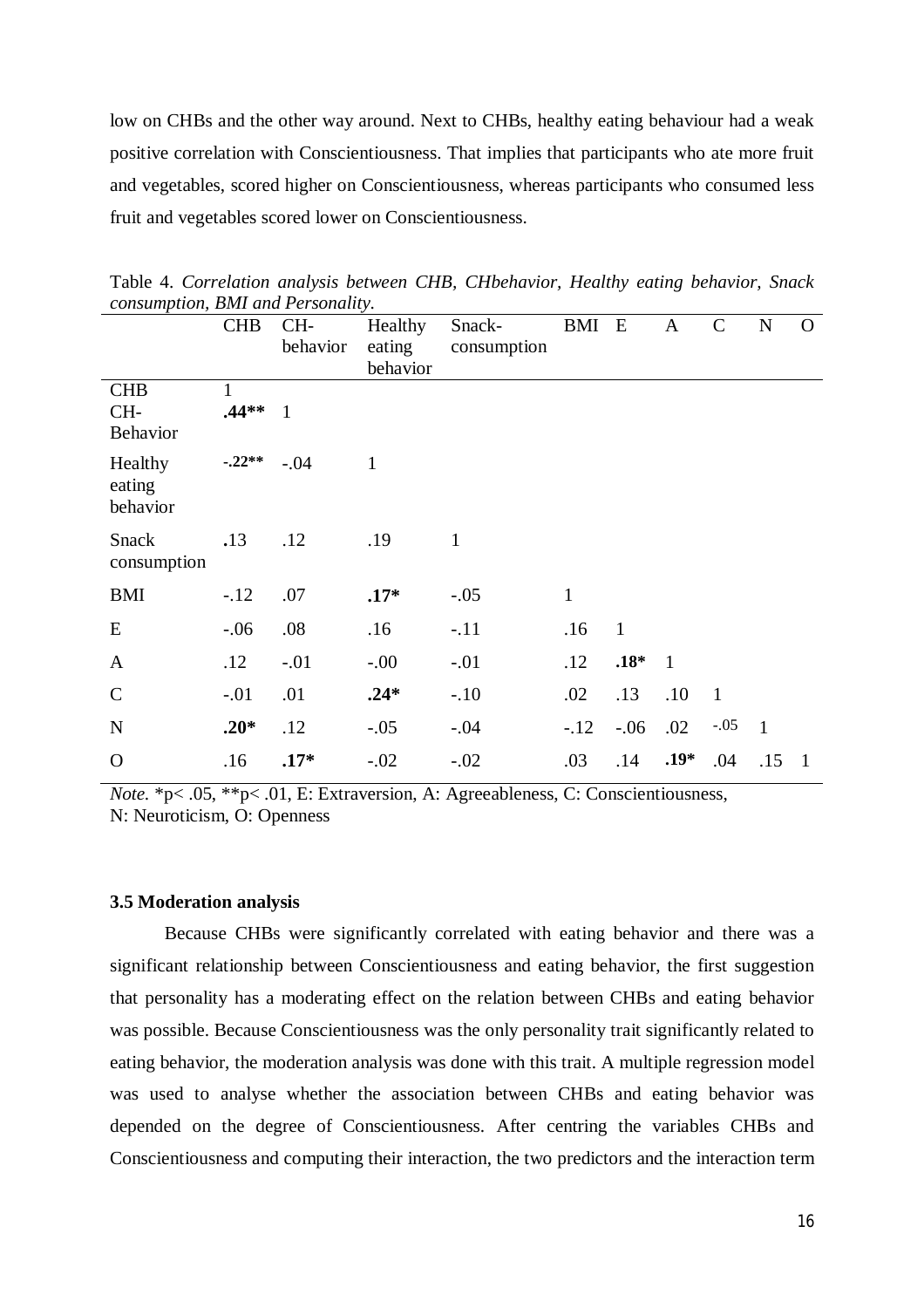were entered into a multiple regression model with eating behavior as dependent variable. The results are shown in table 5. CHBs (b= $-0.37$ , SE= $-0.14$ ,  $\beta = -0.22$ , p<0.01) and Conscientiousness  $(b=.37, SE=.12, B=.27, p<.01)$  were both related to eating behavior. The interaction between CHBs and Conscientiousness was not significant ( $b=19$ ,  $SE=.17$ ,  $\beta=.09$ ,  $p>0.05$ ). The effect of CHBs on eating behavior was not dependend on the degree of Conscientiousness. There was no moderating effect of Conscientiousness on the relation between CHBs and eating behavior.

Because Openness was significantly correlated with CHbehavior the second suggestion that personality moderates the effect of CHBs on CHbehavior was tested with this trait. The results are shown in table 6. CHBs was related to CHbehavior (b=.49, SE=.10,  $B=.42$ , p<.001). Openness was no longer related to CHbehavior (b=.11, SE=.08,  $B=.11$ , p>.05). The interaction between CHBs and Openness was not significant (b=.04, SE=.11,  $B=.03$ ,  $p>.05$ ). The effect of CHBs on CHbehavior was not dependend on the degree of Openness. There was no moderating effect of Openness on the relation between CHBs and CHbehavior.

|                         | B      | SE(B) | ß       |
|-------------------------|--------|-------|---------|
| Constant                | 4.91   | .07   |         |
| <b>CHB</b>              | $-.37$ | .14   | $-.22*$ |
| Conscientiousness       | .37    | .12   | $.27*$  |
| Interaction CHB and .19 |        | .17   | .09     |
| Conscientiousness       |        |       |         |
|                         |        |       |         |

Table 5. *Multiple regression analysis with healthy eating behavior as dependent variable.*

*Note*. \*p<.01

Table 6. *Multiple regression analysis with compensatory health behavior as dependent variable.*

|                         | B   | SE(B) | ß      |
|-------------------------|-----|-------|--------|
| Constant                | 2.2 | .06   |        |
| <b>CHB</b>              | .49 | .10   | $.42*$ |
| <b>Openness</b>         | .11 | .08   | .11    |
| Interaction CHB and .04 |     | .11   | .03    |
| <b>Openness</b>         |     |       |        |

*Note*. \*p<.00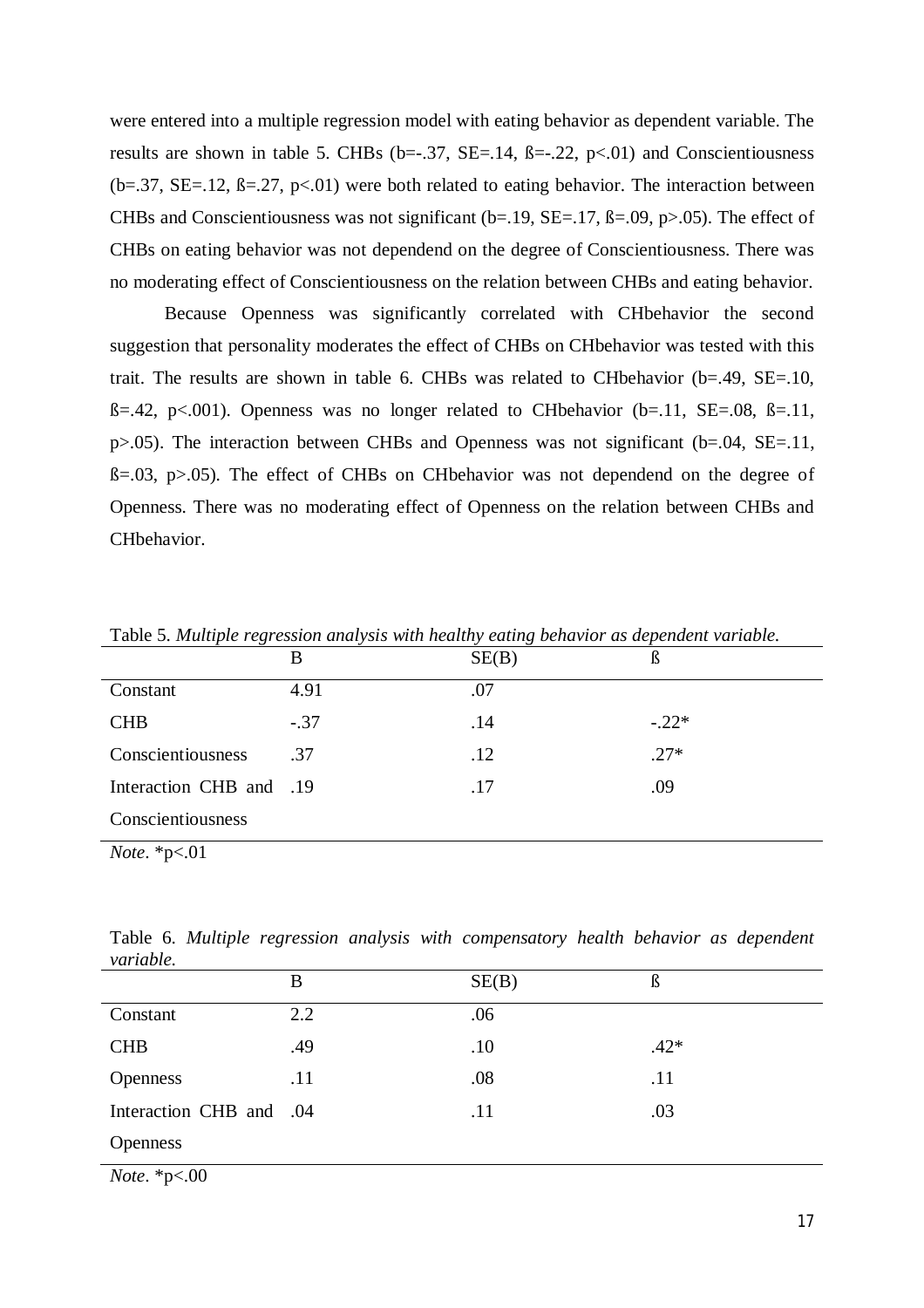### **4. Discussion**

The aim of the study was to get more insight in the relation between CHBs and eating behavior, as well as to figure out which influence personality has on this relation. It can be concluded that CHBs are negatively but weakly related to healthy eating behavior. People who tend to have more CHBs eat less healthy and people who have less CHBs are inclined to eat healthier. This finding is in line with previous researches that CHBs are related to unhealthy behavior like smoking, alcohol consumption or unhealthy food intake and that people holding CHBs are at a higher risk to behave in unhealthy behavior (Knäuper et al., 2004; Radtke, Scholz, Keller & Hornung, 2012; Radtke, Scholz, Keller, Knäuper & Hornung, 2011). The present result extend earlier findings about the relation between CHBs and eating behavior, because the study was focused on eating specific CHBs in contrast to the measurement of CHBs in general which was done earlier by Knäuper et al. (2004). By this, a deeper insight in the connection between CHBs and eating behavior is given. According to the present result, people holding eating-specific CHBs might be at a higher risk to behave in unhealthy eating.

Furthermore, it can be reasoned that CHBs are determinants of unhealthy eating behavior and food choices. Understanding the determinants which lead to unhealthy eating habits is important for enhancing healthy eating behavior. By this, interventions can be developed in order to improve or overcome the factors which lead to unhealthy eating behavior. CHBs as a determinant for unhealthy eating behavior expands already existing reasons like biological, developmental, social, cultural and economic factors (Chadwick, Crawford & Ly, 2013). Therefore, it might be useful to reduce the impact of CHBs in order to improve people's eating habits, which is important with regard to the risks caused by unhealthy food intake.

Moreover, the finding may help explain why people with the intention to eat healthy do not fulfil a healthy diet. Referring to the TPB, intention is seen as reason for a behavioral action (Ajzen, 1985). But this is not in line with people who have the intention to eat healthy but do not fulfil a healthy diet (Orbell & Sheeran, 1998). Mostly, CHBs are used to resolve conflicting situations between one's desires (e.g. eating a delicious cake) and one's health goals or intention (e.g. losing weight) by justifying the unhealthy behavior with the plan to carry out healthy behavior (Knäuper et al., 2004; Radtke&Scholz, 2012). Because CHBs were negatively related to eating behavior, it may be possible that someone's CHBs keep them away from fulfilling his/her intention to eat healthy and instead engage in unhealthy food intake more often.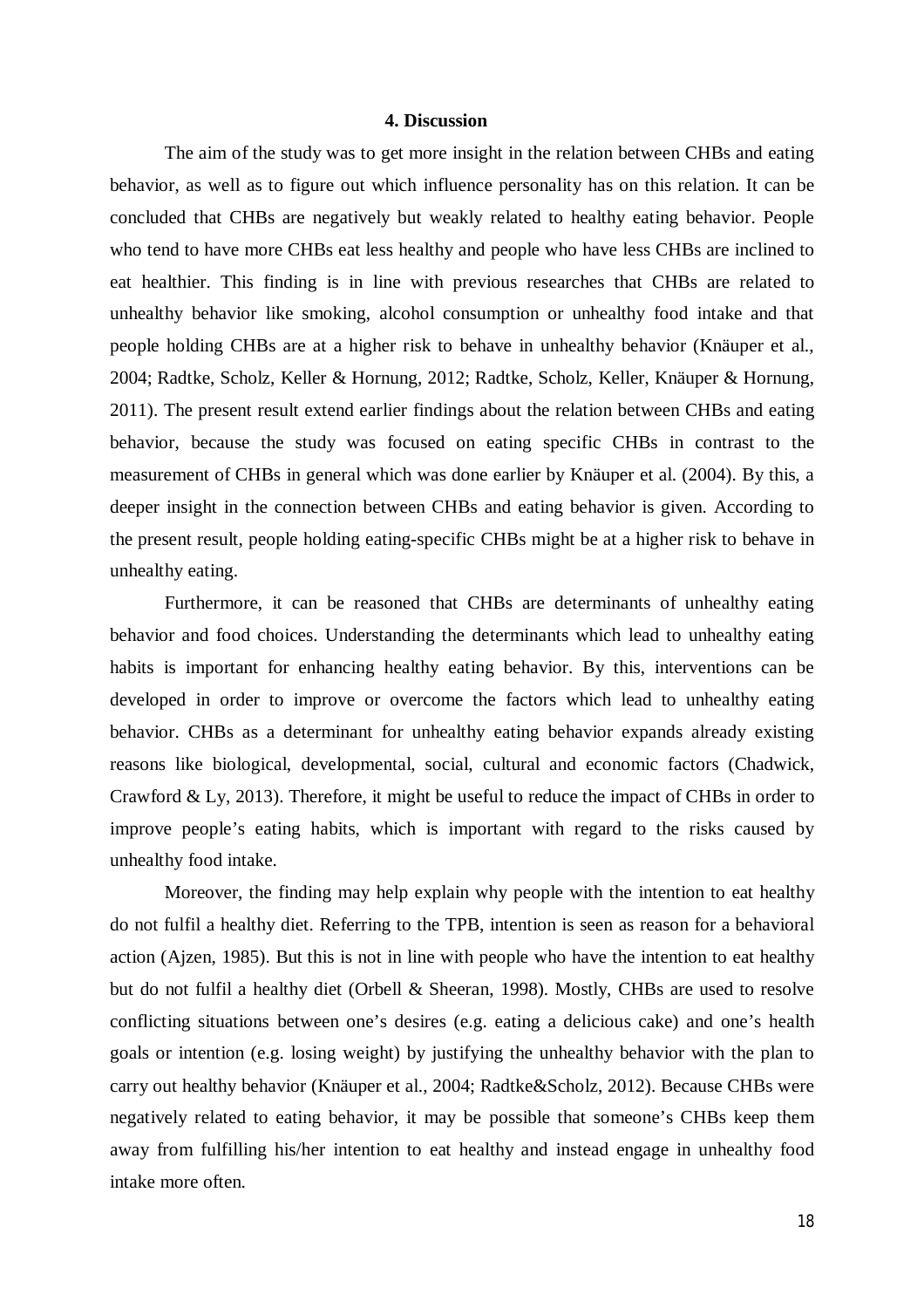Next to eating behavior, CHBs were also moderately related to CHbehavior. That means that people who have CHBs might engage in CHbehavior more often. On the one hand, this can be seen as positive, because earlier studies claim that if CHBs are used to justify unhealthy behavior, people do not actually engage in the CHbehavior which causes negative effects for people's health (Knäuper et al., 2004). CHBs can be accurate, partially accurate or inaccurate, depending on the CHbehavior which is actually carried out or not (Rabiau, Knäuper, Miquelon, 2006). The participants of the present study tend to hold more accurate or partially accurate CHBs, because CHBs were positively related to CHbehavior. On the other hand, it is not sure if CHbehavior can neutralize all negative effects of the performed unhealthy behavior. Especially with eating behavior this is questionable. Can eating less or nothing the next day really compensate for eating unhealthy the day before? More research is needed to answer questions like this. At this point it only seems obvious that eating less or nothing cannot be the desired eating behavior for a healthy diet. The study shows that the participants are holding CHBs and engaging in CHbehavior. If CHbehavior cannot neutralize all negative effects of the performed unhealthy eating behavior, those people endanger their health by holding CHBs. So it seems clear that interventions are needed which make people conscious about their CHBs to enhance healthy eating habits and take them away from holding the belief to compensate performed unhealthy eating behavior by engaging in a healthy behavior.

To get a better understanding of the relation between CHBs and eating behavior the study focused on personality as well, because personality traits play an important role in health behavior. The findings help to understand why some people are more likely to engage in an unhealthy diet or have more problems to withstand the temptation of unhealthy food. Despite expectations, the relation between CHBs and eating behavior was not moderated by personality. However, Conscientiousness was weakly positively related to healthy eating behavior and Neuroticism correlated weakly positively with CHBs. This is in accordance with the suggestions that conscientious people tend to eat healthier and that neurotic people are more likely to make use of CHBs to justify unhealthy eating behavior choices. The positive relation between Conscientiousness and health was already reported by earlier studies (Atherton et al., 2014; Hall et al., 2013; Keller & Siegrist, 2014; Mottus et al., 2012; Turiano et al., 2013). Little is known about the relation between CHBs and personality. Only Knäuper et al. (2004) found a negative relation between Conscientiousness and CHBs. The present study cannot support this correlation, but the measured positive relation between Neuroticism and CHBs does not contradict the earlier finding. Together the findings can be useful for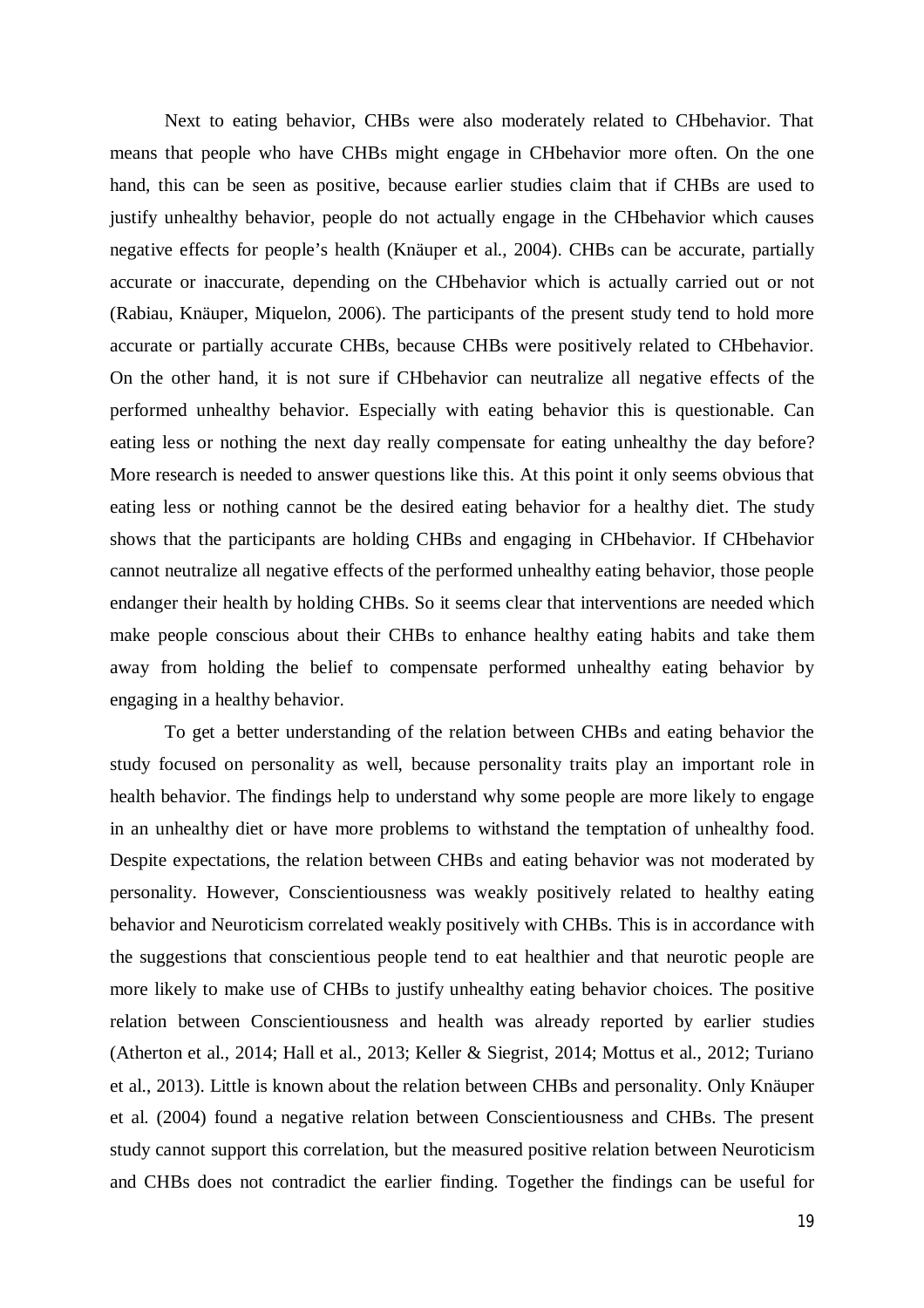interventions against CHBs to improve people's eating behavior by taking the two personality traits into account. Characteristics of the Conscientiousness trait can be enhanced to increase healthy eating behavior and characteristics of the Neuroticism trait can be improved to reduce the use of CHBs. The interventions can focus on the enhancement of self-control and selfdiscipline which belong to Conscientiousness and are important to fulfil a healthy diet and are often not present in people having problems to eat healthy (Elfhag & Morey, 2008). Neuroticism contains factors like impulsiveness which are related to unhealthy eating behavior and should be reduced to enhance a healthy diet (Claes, Vandereycken, Luyten, Soenens, Pieters & Vertommen, 2006). CHBs are usually used when people are confronted with temptations (Radtke&Scholz, 2012). In such situations self-control to withstand unhealthy food intake might be especially important. People high in Conscientiousness are used to having more self-control than people high in Neuroticism (Hall, et al., 2013). So focusing on the personality traits Conscientiousness and Neuroticism might be helpful to overcome and reduce the impact of CHBs in tempting situations.

The relation between CHBs and CHbehavior was also not moderated by personality, but Openness was weakly positively related to compensatory health behavior. People high in Openness tend to make more use of CHbehavior. As mentioned above, it is not clear if CHbehavior really compensates for performed unhealthy behavior, therefore more research is needed to decide whether it is useful to enhance the use of CHbehavior by focusing on the trait Openness or not. It seems more important to focus on the reduction of CHBs, because then no CHbehavior is necessary to compensate for a performed unhealthy behavior.

The present study gives a greater insight in the relation between CHBs, healthy eating behavior and personality, but for future research some limitations and suggestions for improvement can be mentioned. Healthy eating behavior was measured by the daily consumption of fruit and vegetables. According to the standard, people have to eat at least 200g fruit and 200g vegetables every day to fulfil a healthy diet. This standard is very high and many people do not comply with it. But it is questionable to conclude that those people have unhealthy eating habits. Often, people only eat enough vegetables or fruit, not both but it cannot be concluded that they are eating unhealthy. Because few respondents comply with the standard, the consumption of fruit and vegetables was measured in a continuous size in the present study. Next to the measurement of fruit and vegetables consumption, this study only contained one question about weekly snack consumption. For future research in the area of eating specific CHBs a broader measurement of people's eating habits is useful. More questions can be helpful to get a better overview of people's eating habits. Next to this, more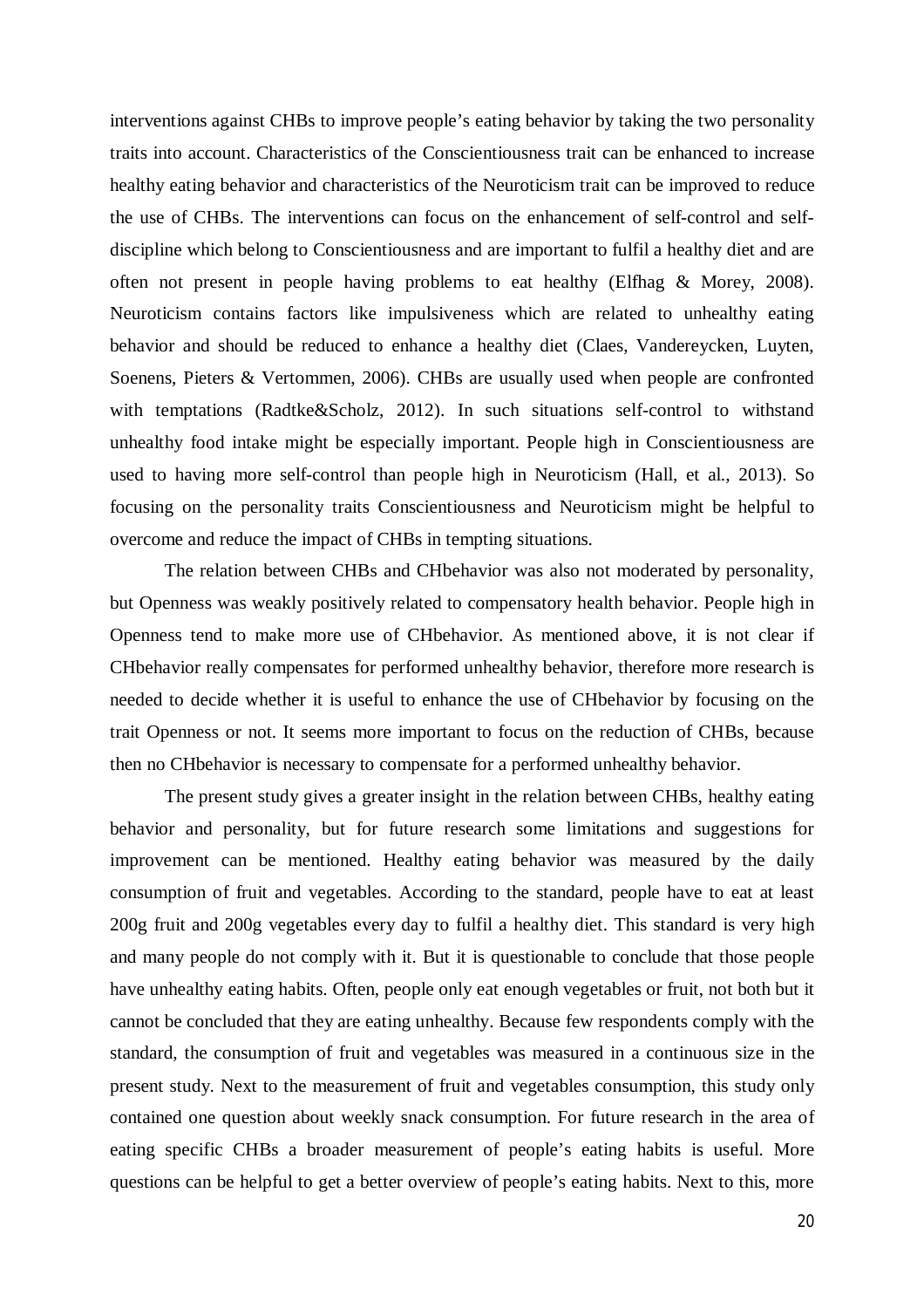general questions about how often people eat during the day and at what time, can give a better insight. Moreover, it might be valuable to focus future studies on the consumption of energy drinks, because their consumption increases and the growing criticism about possible health risks, especially for young people (Seiferts, Schaechter, Hershorin & Liphultz, 2010).

The study's goal was to figure out the role of personality in eating specific CHBs and eating behavior. The reliability of the used BFI-10 scale to measure personality was moderate to weak and the observed relations were not very strong. For further research a longer questionnaire may be necessary to get more reliable results. Despite this limitation, the present study was able to show some relations between personality, CHBs and eating behavior. Prospective research can be used to test the reliability of these findings.

The majority of the sample was student and most participants had a BMI in the normal range. This has to be taken into account for the interpretation of the present findings, because by carrying out the same study with another group different results might be possible. For example, different relations between CHBs, eating behavior and personality in a sample of overweight or less educated people might be expected. Further research in eating specific CHBs can focus on target groups like this.

The existing study allows a better comprehension of the relation between eating specific CHBs and eating behavior. It can be concluded that CHBs and healthy eating behavior are related. People with less CHBs tend to eat healthier than people with more CHBs. Moreover, CHBs and eating behavior are related to personality. Conscientious people are inclined to eat healthier and neurotic people tend to hold more CHBs. These findings are important because they show that people holding CHBs may be at a higher risk to eat unhealthy. Interventions which focus on CHBs can be useful to enhance people's eating behavior. Moreover, the insight about the role of Conscientiousness and Neuroticism in eating behavior and CHBs can be helpful to set up effective interventions which take the characteristics of those traits into account. It might be effective to enhance factors of the Conscientiousness trait like self-control and to improve neurotic traits like impulsiveness. By taking personality traits into account, people's CHBs can be decreased in order to develop better eating habits and to help people fulfilling their health goals. The enhancement of society's healthy eating behavior is a necessary step with regard to the alarming risks caused by unhealthy food intake.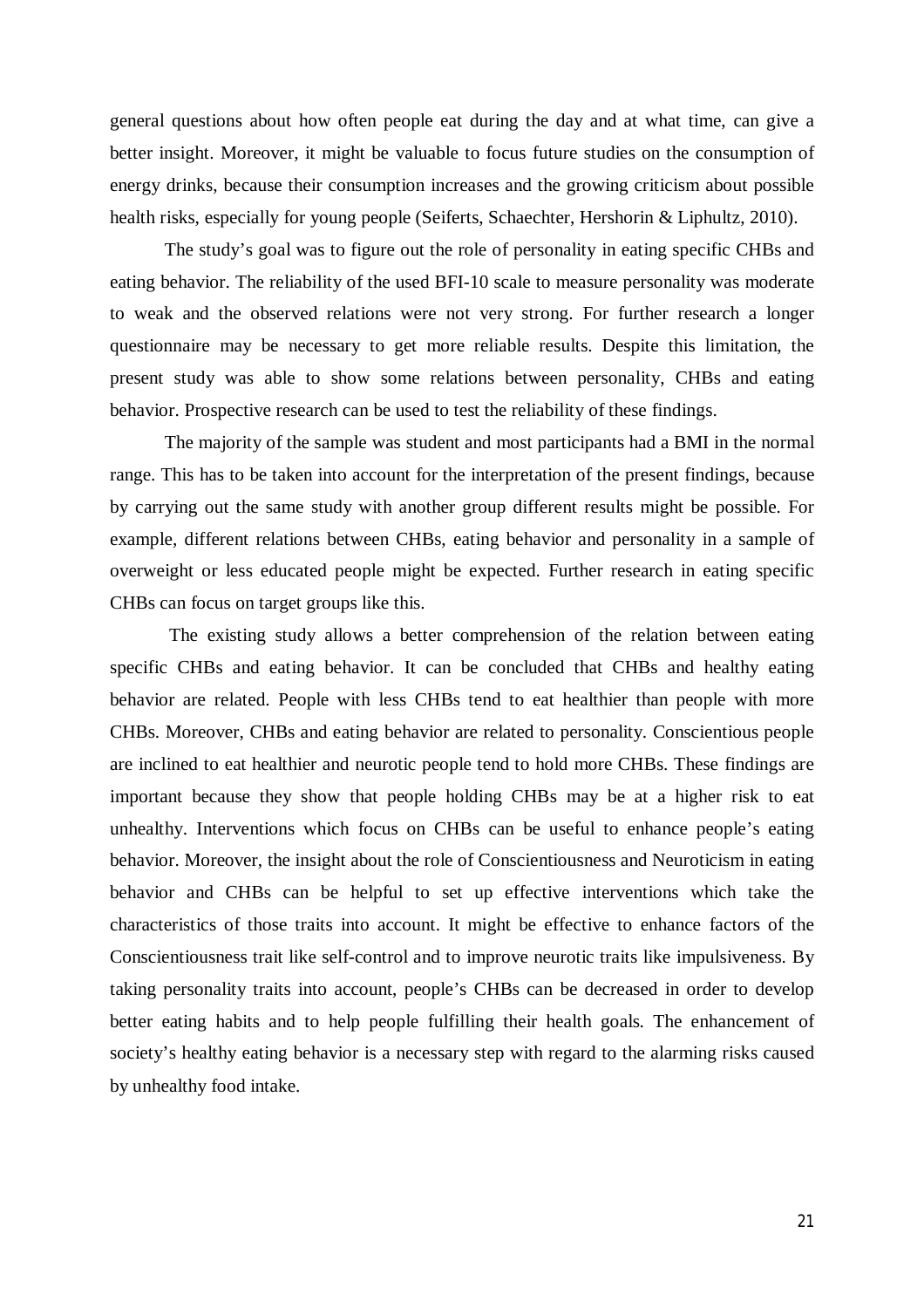#### **References**

- Ajzen, I. (1985). *From Intention to Actions: A Theory of Planned Behavior*. Germany, Heidelberg: Springer
- Assema P., Brug, J., Ronda, G., Steenhuis, I. (2001). The relative validity of a short Dutch questionnaire as means to categorize adults and adolescents to total and saturated fat intake. *Journal of Human Nutrition and Dietetics, 14*(5), 377-390. doi: 10.1046/j.1365 277X.2001.00310.x
- Atherton, O.E., Robins, R.W., Rentfrow, P.J., Lamb, M.E. (2014). Personality correlates of risky health outcomes: Findings from a large Internet study. *Journal of Research in Personality, 50*, 56-60. doi:10.1016/j.jrp.2014.03.002
- Baron, R.M., Kenny, D.A. (1986). The moderator-mediator variable distinction in social psychological research: Conceptual, strategic and statistical considerations. *Journal of Personality and Social Psychology, 51*(6), 1173-1182.
- Claes, L., Vandereycken, W., Luyten, P., Soenens, B., Pieters, G., Vertommen, H. (2006). Personality Prototypes in Eating Disorders Based on the Big Five Model. *Journal of Personality Disorders, 20*(4), 401-416. doi: 10.1521/pedi.2006.20.4.401
- Elfhag, K., Morey, L.C. (2008). Personality traits and eating behavior in the obese: poor self control in emotional and external eating but personality assets in restrained eating. Eating behaviors, 9(3), 285-293. doi:10.1016/j.eatbeh.2007.10.003
- Seifert, S.M., Schaeachter, J.L., Hershorin, E.R., Liphultz, S.E. (2010). Health Effects of Engery Drinks on Children, Adolescents, and Young Adults.Pediatrics, 127(3), 511 528 doi: 10.1542/peds.2009-3592
- Field, A. (2009). Discovering Statistics Using SPSS. (3rd ed.). London: Sage
- Godin, G., Kok, G. (1996). The Theory of Planned Behavior: A Review of Its Applications to Health-related Behaviors. *American Journal of Health Promotion, 11*(2), 87-98. doi:10.4278/0890-1171-11.2.87
- Hall, P.A., Geoffrey, T.F., Epp, L.J. (2013). Cognitive and personality factors in the prediction of health behaviors: an examination of total, direct and indirect effects. *Journal of Behavioral Medicine*, *37*, 1057-1068. doi: 10.1007/s10865-013-9535-4
- Kaklamanou, D., Armitage, C. J. & Jones, C. R. (2013). A further look into compensatory health beliefs: A think aloud study. *British Journal of Health Psychology, 18*, 139-154. doi: 10.1111/j.2044-8287.2013.02097.x
- Keller, C., Siegrist, M. (2014). Does personality influence eating style and food choices? Direct and indirect effects. *Appetite, 84,* 128-138.
- Knäuper, B., Rabiau, M., Cohen, O., Patriciu, N. (2004). Compensatory Health Beliefs: Scale Development and Psychometric Properties. *Psychology and Health, 19*(5), 607-624. doi:10.1080/0887044042000196737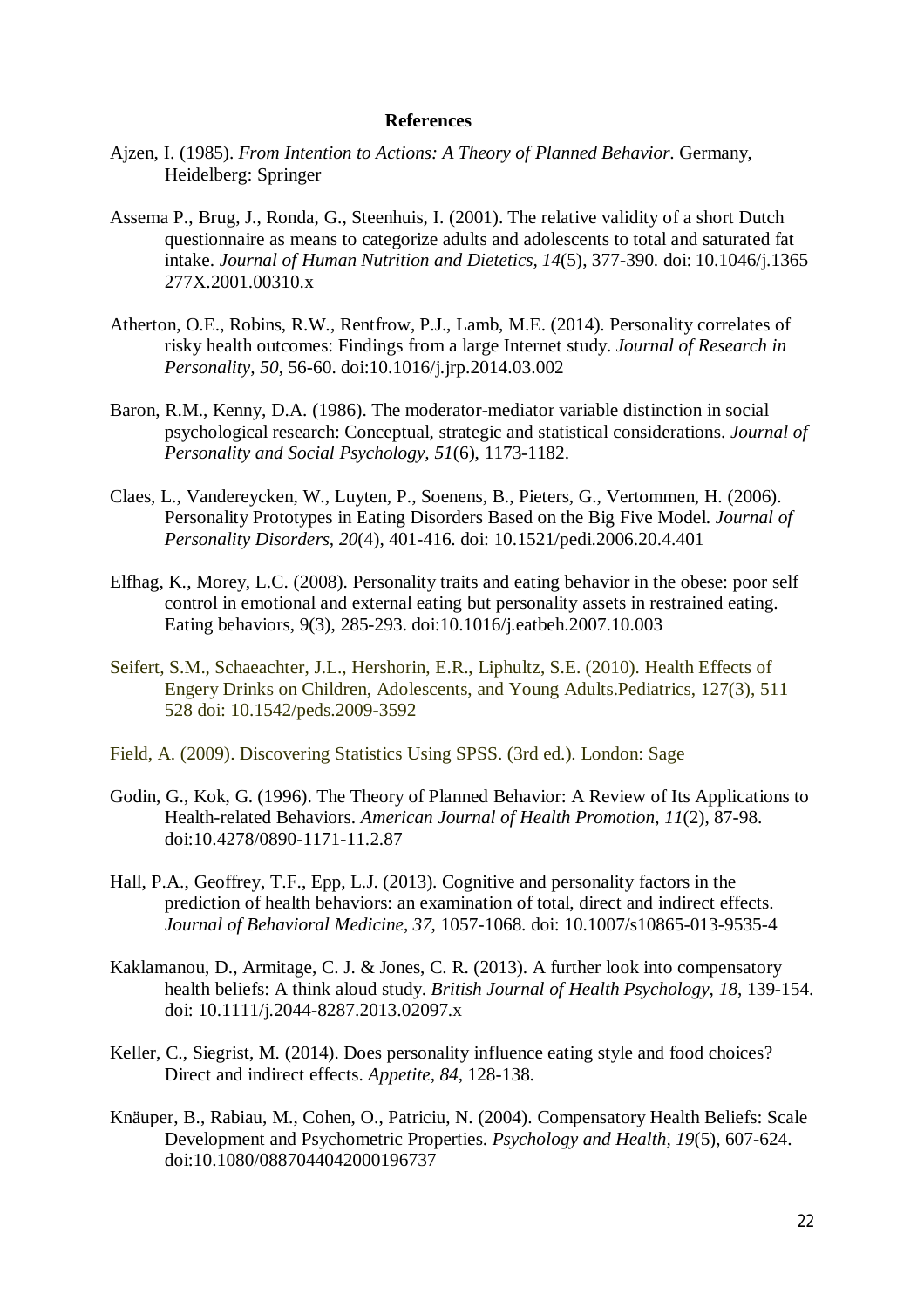McAdams, D.P. (2009) The Person. (5th ed.). Hoboken: Wiley

- Monson, E., Knäuper, B., Knonick, I. (2008). Food temptations spontaneously elicit compensatory health beliefs in dieters. *McGill Undergraduate Research Journal, 3*(1), 42-45.
- Mottus, R., Allik, J., Esko, T., Realo, A., Deary, I.J., Metspalu, A. (2012). Personality Traits and Eating Habits in a Large Sample of Estonians. *Health Psychology, 31*(6), 806 814. doi: 10.1037/a0027041
- Orbell, S., Sheeran, P. (1998). 'Inclined abstainers': A problem for predicting health-related behavior. *British Journal of Social Psychology, 37*, 151-165. doi:10.1111/j.2044 8309.1998.tb01162.x
- Povey, R., Conner, M., Sparks, P., James, R., Shepherd, R. (2000). Application of theory of planned behavior to two dietary behaviors: Roles of perceived control and self efficacy. British Journal of Health Psychology, 5, 121-139. doi:10.1348/135910700168810
- Rabiau, M., Knäuper, B., Miquelon, P. (2006). The eternal quest for optimal balance between maximizing pleasure and minimizing harm: The compensatory health beliefs model. *British Journal of Health Psychology, 11*, 139-153.
- Radtke, T., Scholz, U. (2012). Compensatory Health Beliefs and their impact on health. *The European Health Psychologist, 14*(2), 37-40.
- Ramstedt, B., John, O.P. (2007). Measuring personality in one minute or less: A 10-item short version of the Big Five Inventory in English and German. *Journal of Research in Personality, 41*, 203-212.doi:10.1016/j.jrp.2006.02.001
- Sheeran, P., Orbell, S. (1999). Implementation intentions and repeated behavior: augmenting the predictive validity of the theory of planned behavior. *European Journal of Social Psychology, 29,* 349-369.
- Sniehotta, F.F., Presseau, J., Araújo-Soares, V. (2013). Time to retire the theory of planned behavior. *Health Psychology Review, 8*(1), 1-7. doi: 10.1080/17437199.2013.869710
- Te Wilde, E. (2013). *Compensatory Health Beliefs – The Development of an Eating-Specific Scale* (Bachelorthesis). Retrieved from http://essay.utwente.nl/
- Turiano, N.A., Gruenewald, T.L., Chapmann, B.P., Mroczek, D.K. (2013). Personality and the Leading Behavioral Contributers of Mortality. *Health Psychology, 34* (1), 51-60.
- World Health Organization (2015). Healthy diet. Retrieved from http://www.who.int/mediacentre/factsheets/fs394/en/
- World Health Organization (2009). Global Health Risks: Mortality and burden of disease attributable to selected major risks. Retrieved from http://www.who.int/healthinfo/global\_burden\_disease/GlobalHealthRisks\_report\_full pdf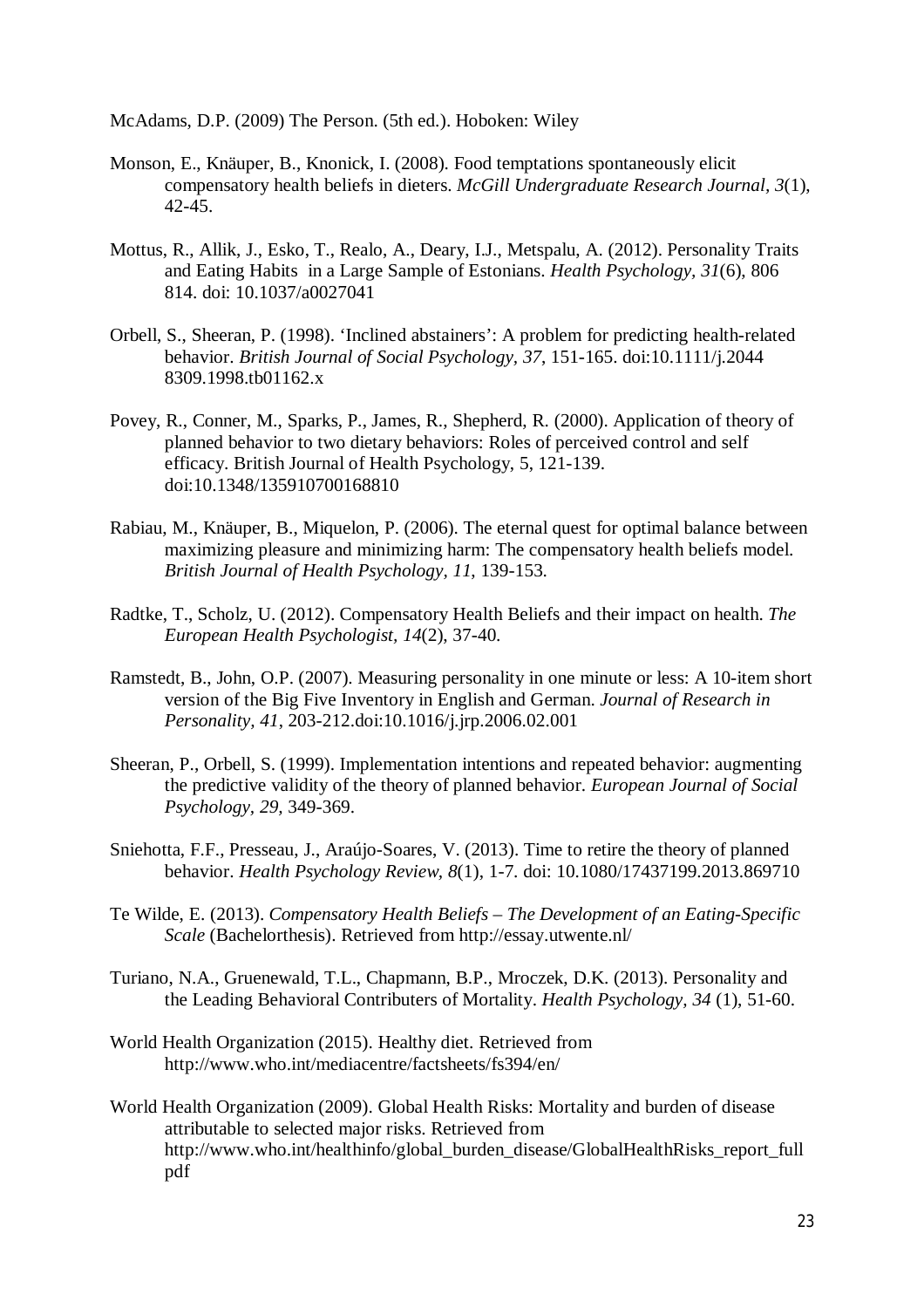# **6. Appendix**

## **Eating-specific CHbehavior scale**

How well do the following statements describe your behavior? How often in the last two weeks did you...

... eat less the rest of the day, because you ate unhealthy?

- o Never
- o Rarely
- o Sometimes
- o Most of the time
- o Always

... eat sweets and/or chips in the evening, because you didn't eat much during the day?

- o Never
- o Rarely
- o Sometimes
- o Most of the time
- o Always

... eat less the rest of the day to compensate for eating unhealthy?

- o Never
- o Rarely
- o Sometimes
- o Most of the time
- o Always

... eat snacks or unhealthy things, because you exercised during the day? Never

- o Rarely
- o Sometimes
- o Most of the time
- o Always

... work out to compensate for eating unhealthy the day before? Never

- o Rarely
- o Sometimes
- o Most of the time
- o Always

... neutralize an unhealthy meal by eating a healthy meal (fruits, vegetables etc.)? Never

- o Rarely
- o Sometimes
- o Most of the time
- o Always

... eat one or two unhealthy things because you ate healthy during the entire day? Never

- o Rarely
- o Sometimes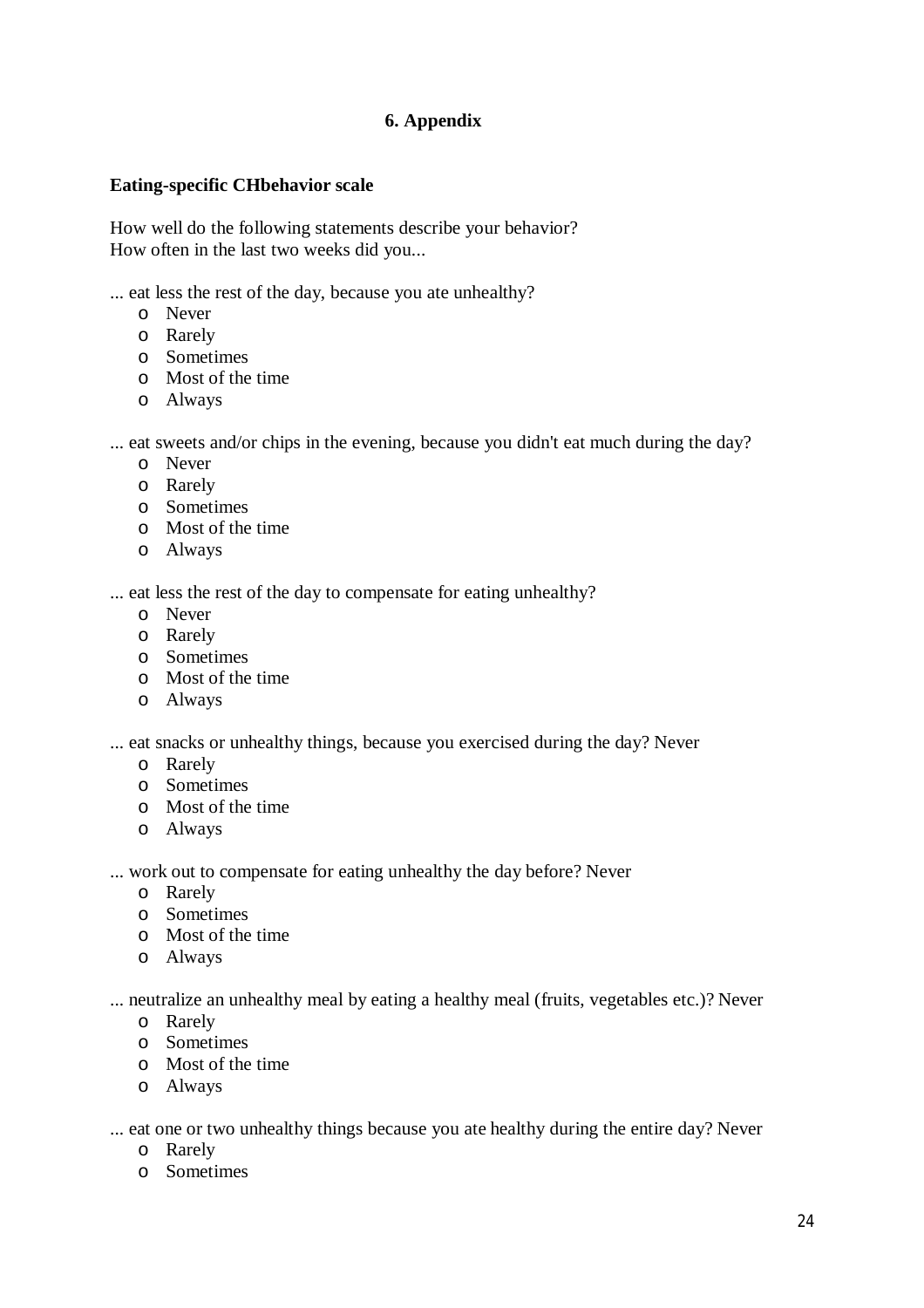- o Most of the time
- o Always

... eat only low-calorie food to compensate for eating sweets and/ or chips the day before? Never

- o Rarely
- o Sometimes
- o Most of the time
- o Always

... eat only low-calorie food to compensate for an unhealthy meal? Never

- o Rarely
- o Sometimes
- o Most of the time
- o Always

## **Eating-specific CHB scale**

How well do the following statements describe your beliefs? I think that…

... it is OK to eat unhealthy once in a while as long as I eat less the rest of the day

- o Strongly Disagree
- o Disagree
- o Neither Agree nor Disagree
- o Agree
- o Strongly Agree

... it is OK to eat sweets and/or chips in the evening, when I didn't eat much during the day Strongly Disagree

- o Disagree
- o Neither Agree nor Disagree
- o Agree
- o Strongly Agree
- ... eating less the rest of the day can compensate for eating unhealthy Strongly Disagree
	- o Disagree
	- o Neither Agree nor Disagree
	- o Agree
	- o Strongly Agree

... it is OK to eat snacks or unhealthy things as long as I exercise during the day Strongly Disagree

- o Disagree
- o Neither Agree nor Disagree
- o Agree
- o Strongly Agree

... I can work out today to compensate unhealthy eating from yesterday Strongly Disagree